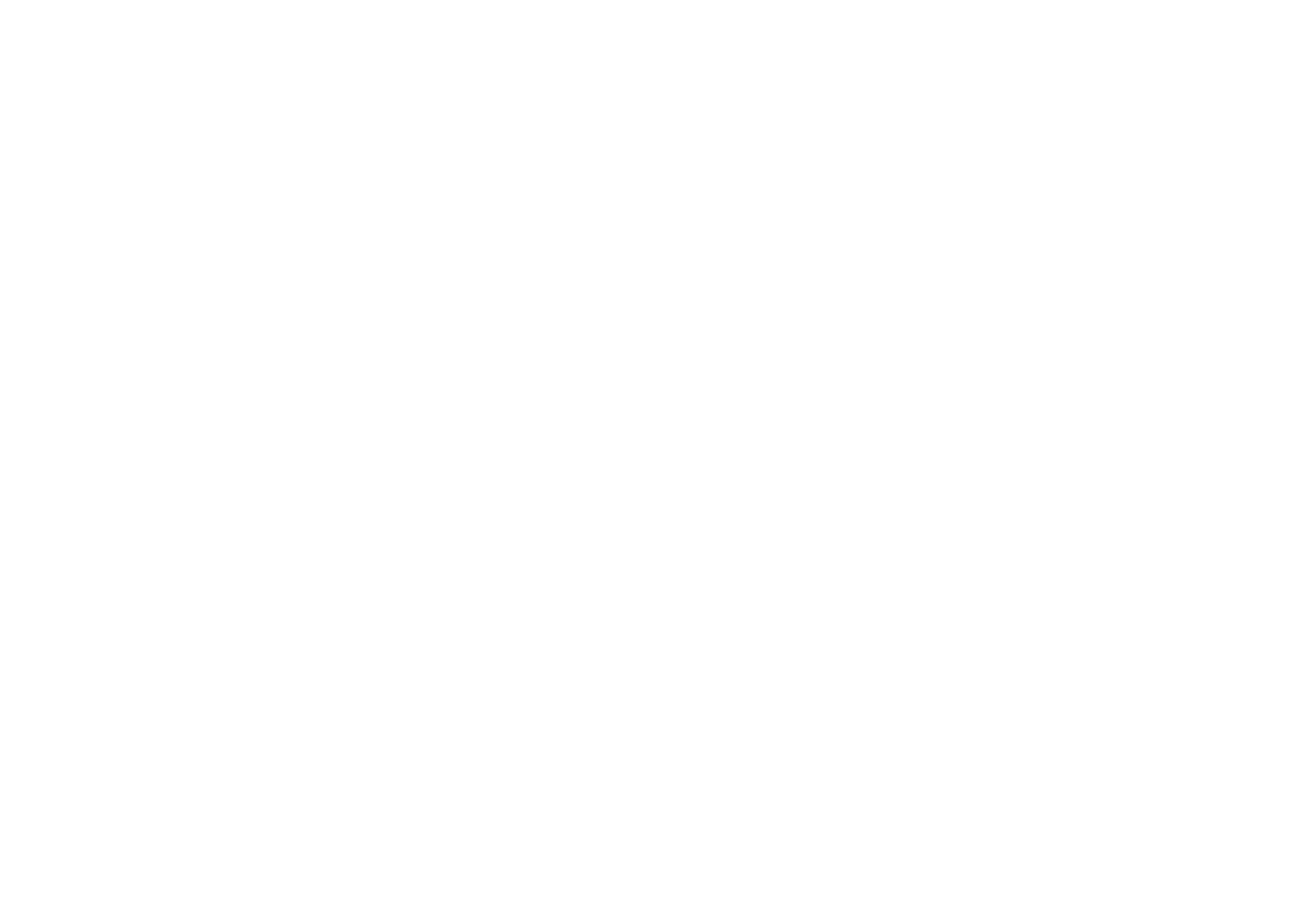# **Context**

|                                     | Page |
|-------------------------------------|------|
| Introduction                        | 1    |
| <b>National Policy Context</b>      | 1    |
| <b>Local Policy Context</b>         | 7    |
| Key Issues in Rhondda Cynon Taf     | 10   |
| <b>Preferred Strategy</b>           | 11   |
| Draft Local Development Plan Policy | 15   |
| <b>Further Advice</b>               | 24   |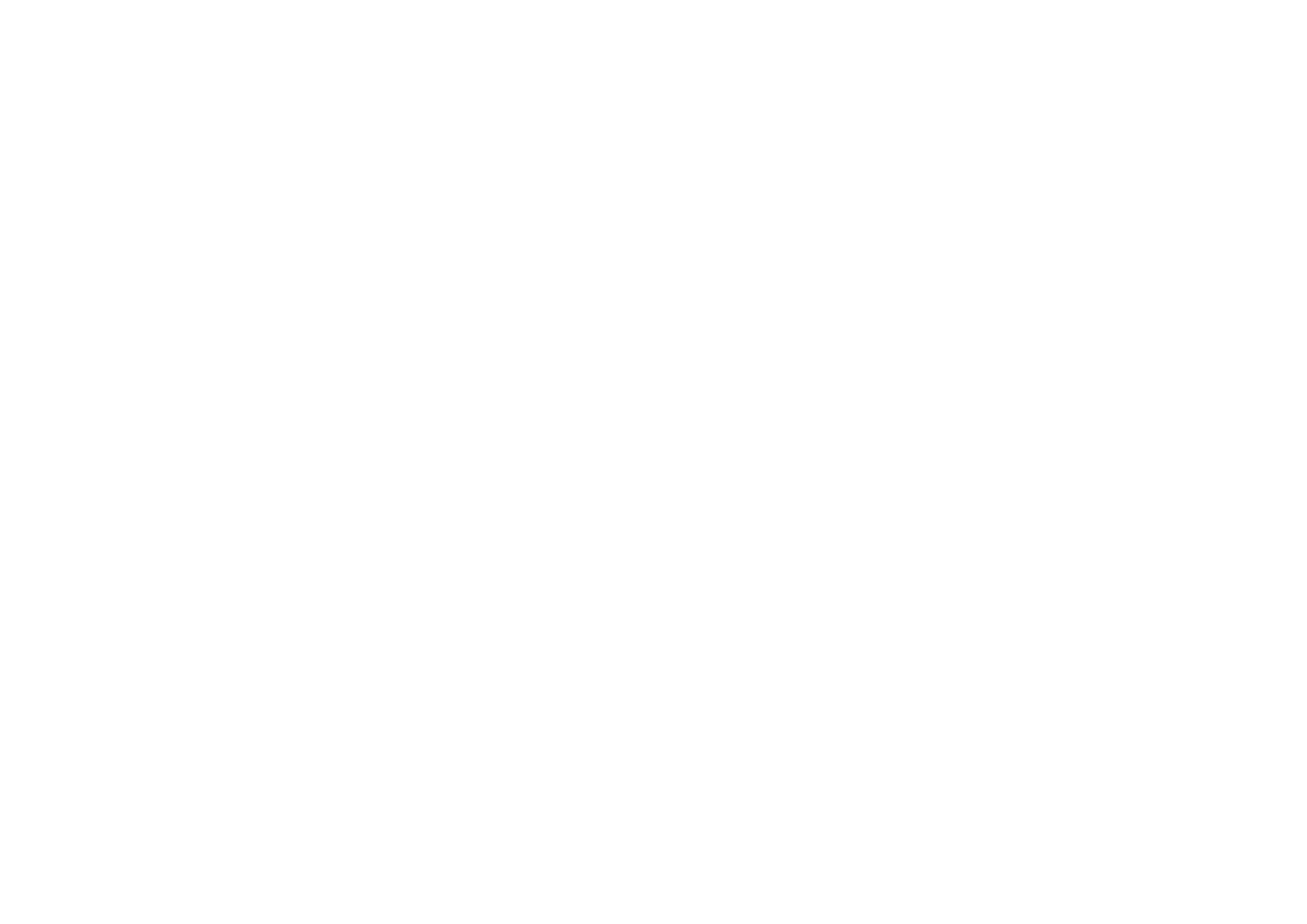# **BACKGROUND**

In January 2007 the Council issued for public consultation the Local Development Plan: Preferred Strategy. The Strategy was the first stage of the new statutory local development plan (LDP).

The next stage in the plan making process is the production of a deposit draft LDP. In order to ensure the soundness of the emerging LDP and transparency in the plan making process, the Council has produced a series of topic papers.

The topic papers address the main area of policy to be considered in the LDP. **It should be stressed that these papers are a starting point for policy development, through the sustainability appraisal process and as the Council's evidence base develops, emerging LDP policy will evolve and be refined.**

# **1. INTRODUCTION**

The purpose of this Topic Paper is to set out the suggested Draft Tourism Policies to form part of the Local Development Plan (LDP) 2006-2021. Through the Local Development Plan process a range of sites and policies will be identified for Tourism in order to contribute to a strong, sustainable and diverse economy for Rhondda Cynon Taf and to protect the outstanding natural environment that the Borough is located in.

In order to do this the topic paper will outline:

- **The Policy Context** for the projections, including an explanation of national, regional and local policy;
- **Issues arising**, in Rhondda Cynon Taf;
- **The Preferred Strategy** including relevant objections, representations and responses to these and
- **Draft Local Development Plan Policy**.

# **2. NATIONAL POLICY CONTEXT**

## **People, Places, Futures- The Wales Spatial Plan (adopted 2004)**

The Wales Spatial Plan, provides a framework for the future spatial development of Wales. Rhondda Cynon Taf along with the neighbouring authorities of Cardiff, Bridgend, Merthyr Tydfil, Caerphilly and the Vale of Glamorgan has been identified as part of the South East – Capital Network Zone. The vision for the Capital Network is:

- "An innovative skilled area offering a high quality of life – international yet distinctively Welsh. It will compete internationally be increasing its global viability through stronger links between the Valleys and the coast and the UK and Europe, helping spread prosperity within the area and benefiting other parts of Wales".
- Whilst the Spatial Plan may not provide a detailed framework for the development of tourism in South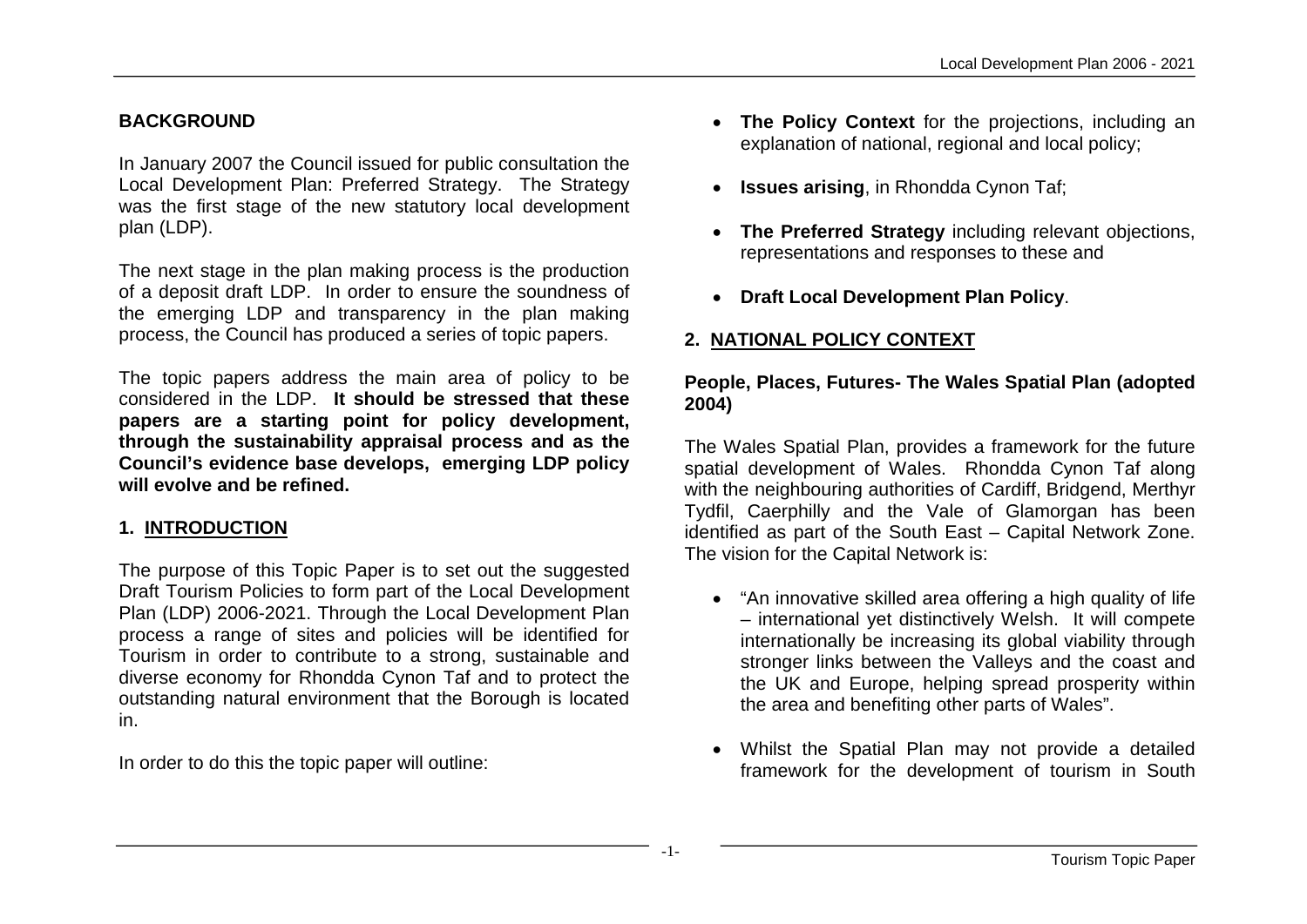East Wales it does nevertheless provide a number of clear propositions. These include the following:

- Develop areas of Wales to function as broader based economic units with complementary activities in the different centres. Increase the pool of skilled people within the areas and build on local strengths of places rather than each competing to be the same.
- Build on our distinctive economic advantages and
- potential, from tourism to specialist high-tech industries.
- Promote the efficient management and use of resources for the benefit of business, local communities and the environment.
- Enhance the natural and built environment, which is an economic asset, both as a source of direct activity in tourism and leisure and as part of a wider quality of life.
- Manage the environment comprehensively with respect to its distinctive characteristics, so that it contributes to sustainable development, including maintaining soil carbon, reducing contamination, managing diffuse pollution sources to water, protecting landscapes and enhancing habitats.
- Adapt the land-based economy to focus on high valueadded products, and links with tourism and recreation; this should support the enhancement of landscape and biodiversity.
- Develop sustainable demonstration projects to promote best practice in delivering economic as well and environmental and social benefits.

 The tourism and leisure sector has the potential to contribute to a much greater extent to the area's economy. This includes heritage, culture, events and countryside based activities and destinations.

## **Turning Heads- A Strategy for the Heads of the Valleys 2020 (June 2006)**

Turning Heads – A Strategy for the Heads of the Valleys 2020 as the name suggests, outlines a strategy for regenerating the northern Valley areas of South East Wales. In Rhondda Cynon Taf the strategy area includes Treorchy, Treherbert, Ferndale, Mountain Ash and Aberdare. The objectives of the programme reflect those of the Wales Spatial Plan in seeking to ensure:

- An attractive and well used natural, historic and built environment;
- A vibrant economic landscape offering new opportunities;
- A well educated, skilled and healthier population;
- An appealing and coherent tourism and leisure experience, and
- Public confidence in a shared bright future

With regards to tourism Strategic Goal: An Appealing and Coherent Tourism and Leisure Experience comments as follows:

"In 2020, the Heads of the Valleys will be characterised as an attractive place to live and stay, offering local people and visitors high quality facilities and attractions, including cultural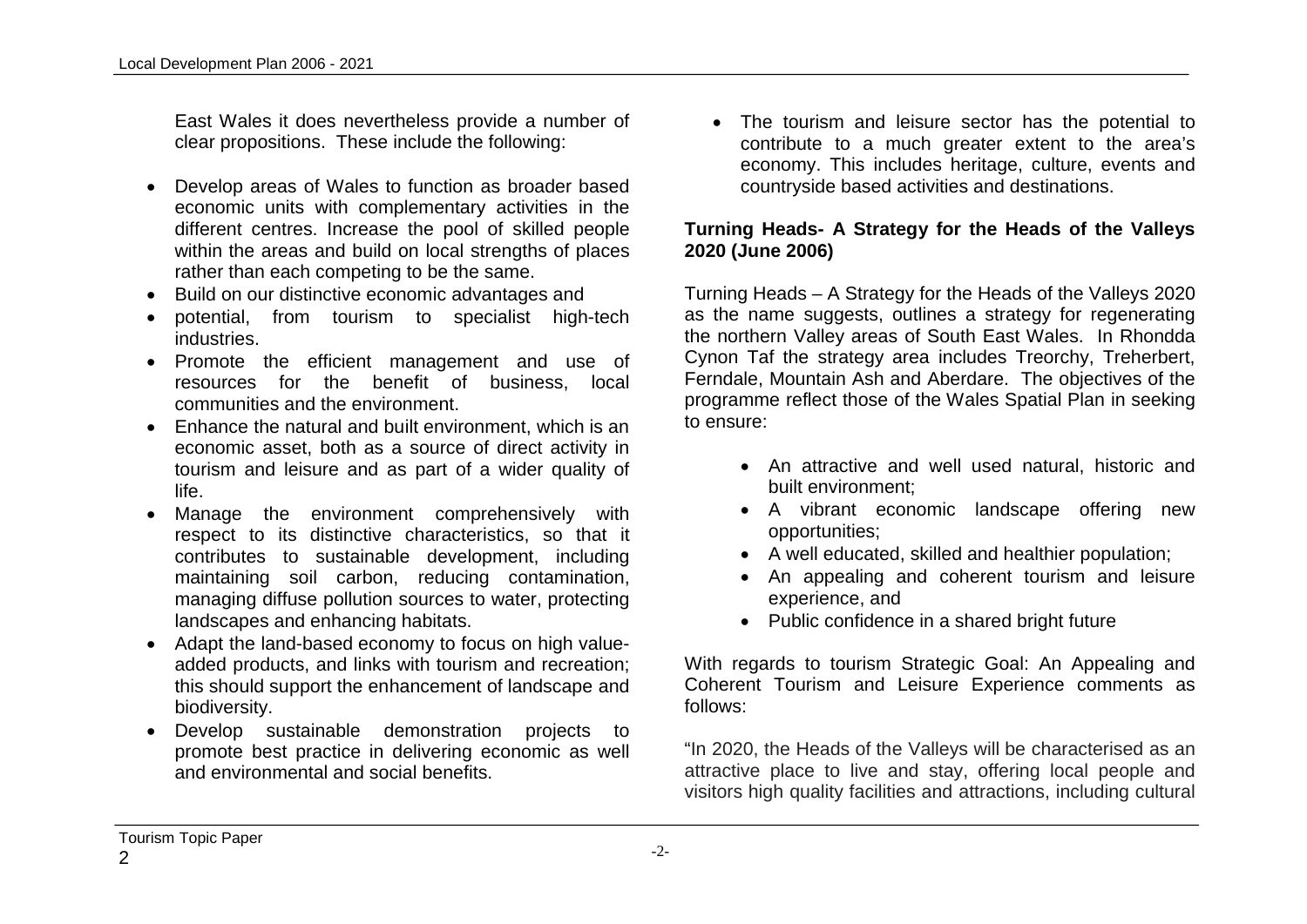events such as live music and theatre. The tourism and leisure sector will be playing a more significant role in the economic prosperity of the area, with activities complementing the offer elsewhere, such as Cardiff, Newport, the Gower and Brecon. More people will be spending increasingly longer periods of time in the area, enjoying a memorable 'Heads of the Valleys experience."

With regards to tourism, Strategy Programme 1: A Sub Regional Approach to Regeneration of settlement comments as follows:

"To preserve and make the most of historic patterns of settlement, we will identify roles for towns and villages in the Heads of the Valleys that enable them to complement each other and that serve the diverse needs of those who live in, work in and visit the area. Our focus will be on retailing and service centres, tourist towns, and employment hubs."

Strategy Programme 9: Linked Local and Regional Attractions and Facilities comments as follows:

"Aiming initially to establish the area as a successful day visitor destination, we will then encourage its development into a short break location. We will make the most of the existing offer, including sites within the HERIAN (Heritage in Action) initiative and attractions such as Big Pit, and we will expand the range by adding more quality, family-oriented facilities. Some large regional-scale projects, such as a Valleys Regional Park, will be promoted. In parallel, we will encourage the development of an integrated support network of cultural, heritage, leisure, retail and tourist facilities, within

(or linked to) town centres, including places to eat and stay, and provision for business tourism."

Strategy Programme 10: An Integrated 'Offer' comments as follows:

"Within the context of wider initiatives aimed at promoting the South Wales Valleys as a visitor destination, we will work with partners to ensure that there is an increased focus on tourism in the Heads of the Valleys. A unified and coherent, wellbranded proposition, which clearly illustrates what the area has to offer, will be developed. We will organise events to help change perceptions and raise the profile and image of the area. We will use the marketing skills of stakeholders, as well as literature, public art and well placed and creatively designed signage, to tell the 'Heads of the Valleys story', recognising and valuing the cultural and historical character of the area, including the Welsh language. Through all forms of media, we will reinforce the advantages of the Heads of the Valleys as a base for exploring the Brecon Beacons National Park, South Wales and the wider region, and for events such as the Ryder Cup 2010."

# **Planning Policy Wales (March 2002)**

Welsh Assembly Government tourism policy is embodied in the Planning Policy Wales Guidance (PPW) 2002. Supplementary guidance in relation to tourism is contained in Technical Advice Note 13. The Planning Policy Wales Companion Guide (2006) relates the guidance to the LDP system, identifying clear statements of national policy that should only be repeated in where local circumstance require.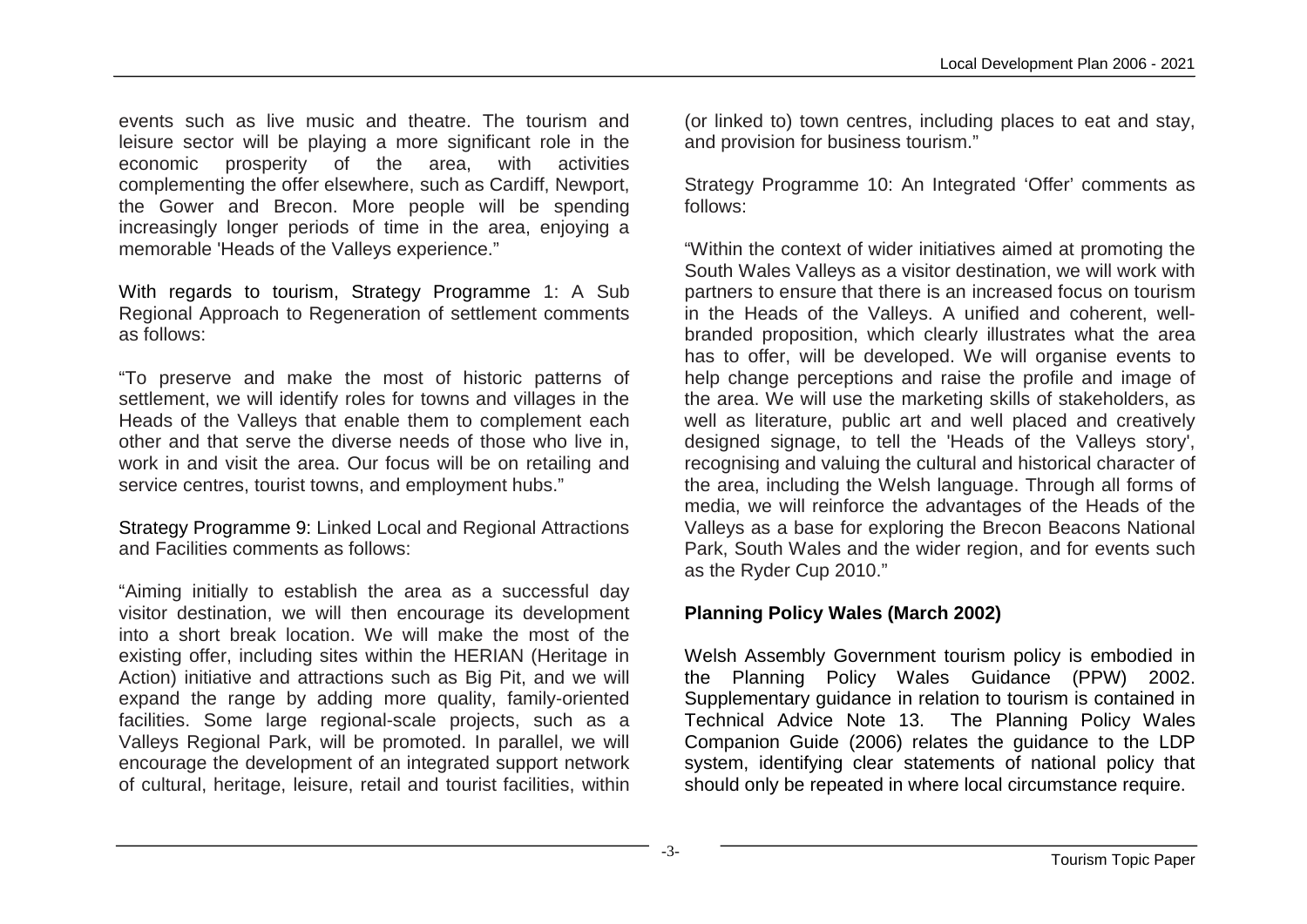PPW Para 11.1.2 The Assembly Government's objectives for tourism are to:

- "To encourage sustainable tourism in Wales, maximising its economic and employment benefits, promoting tourism in all seasons, and encouraging its development in non-traditional destinations, while safeguarding the environment and the interests of local communities and
- To manage change in the tourism sector in ways which respect the integrity of the natural, built and cultural environment to provide for economic growth, employment and environmental conservation."
- In order to achieve this the Assembly Government will seek to ensure that:
- Tourism development is sustainable in ways, which contribute to economic development, conservation, rural diversification, urban regeneration and social inclusion.
- Appropriate tourist related commercial development in new destinations, including existing urban and industrial heritage areas, should be encouraged.
- Limiting tourism development, which will encourage damage to the environment and the amenities of residents and visitors.
- Well-designed and sympathetic tourist development especially when located in rural areas, in the scale and

nature to the local environment and the needs of the local community.

 Development of tourism should be located on previously developed land.

#### **Technical Advice Note (Wales) 13 October 1997**

Technical Advice Note (TAN) 13 provides advice on delivering sustainable tourism in Wales. It highlights the role that tourism has to play in and the benefits that could be achieved from it.

The main advice set out in the TAN 13 for Tourism in Wales related to:

- Hotels
- Holiday and Touring Caravans
- Seasonal and Holiday Occupancy Conditions

#### **Draft Revised Technical Advice Note 13 – Tourism (2006)**

Draft Revised Technical Advice Note (TAN) 13 provides an update and revision to TAN 13 1997. It was published for consultation in 2006 but has not been formally adopted as a replacement TAN up to this current date. It provides advice on delivering sustainable tourism in Wales. It highlights the role that tourism has to play in and the benefits that could be achieved from it.

The main objectives set out in the Draft Revised TAN 13 for Tourism in Wales are:

Tourism Topic Paper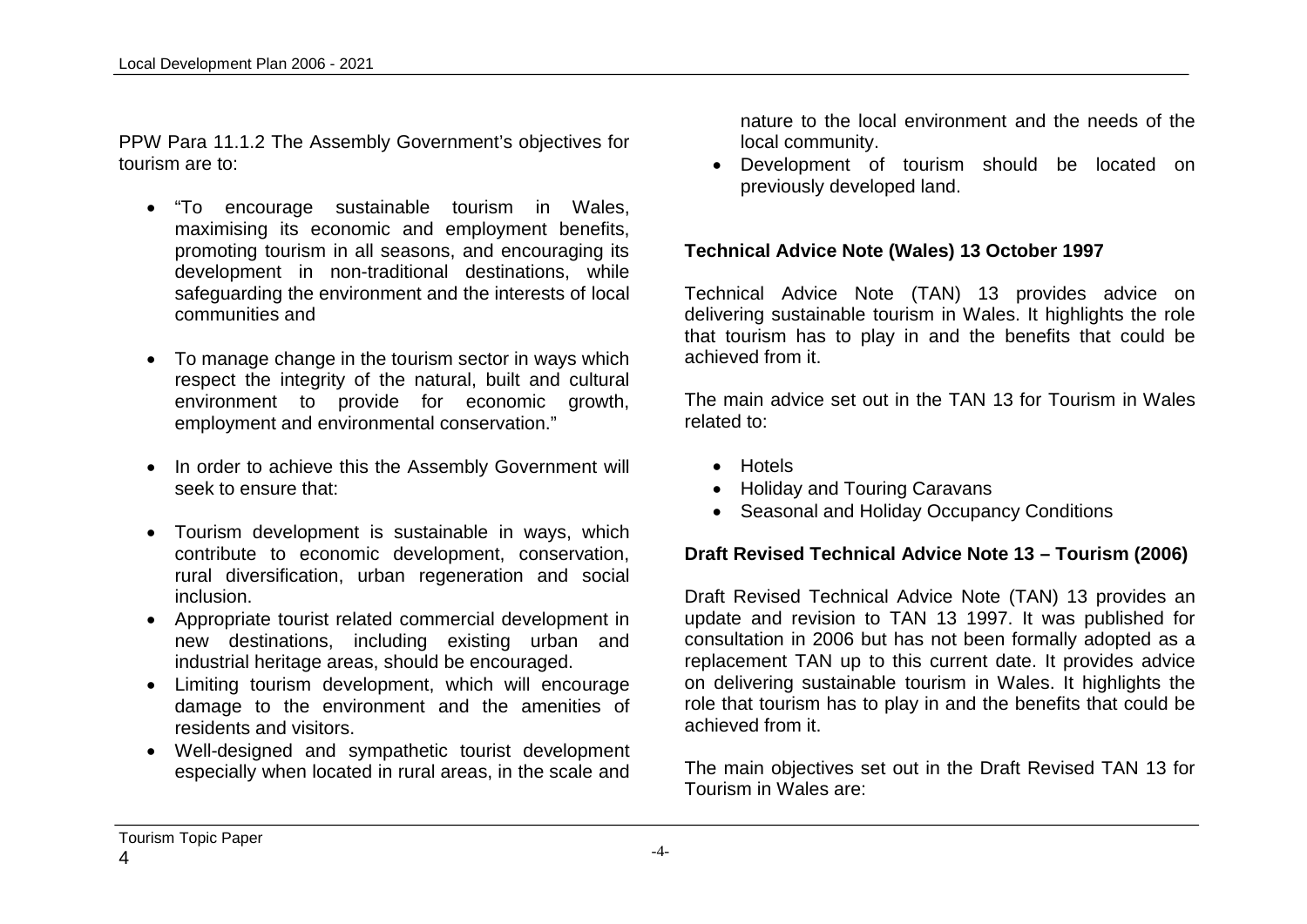- Creating a sustainable tourism base which reduces the impact of seasonality and which will create a modern economy with a broader economic base.
- Protecting the environmental quality and other qualities of areas in Wales, which are key to tourism.
- Encouraging well located tourist facilities and
- Ensuring that the local identity of communities is safeguarded.

# **Tourism Opportunities Study – for the Heads of the Valleys area of Rhondda Cynon Taf. Final Report (March 2007) Hyder Consulting**

Tourism Opportunities Study – for the Heads of the Valleys area of Rhondda Cynon Taf as the name suggests, outlines a tourism strategy for regenerating the northern Valley areas of South East Wales. The aim of the study was to identify and evaluate potential tourism opportunities. For the purposes of this study, the Heads of the Valleys area of Rhondda Cynon Taff has been considered as the core study area, which includes the upper reaches of the Rhondda Fach and Cynon Valleys including Aberdare, Mountain Ash, Ferndale and Maerdy, Treherbert and Treorchy. Since the tourism sector and tourists pay little attention to administrative boundaries, the study has, in addition to its core area, identified a peripheral area of influence. The periphery consists of the remainder of Rhondda Cynon Taff County Borough and also recognises the wider influence of the Heads of the Valleys programme area.

The study supports the objectives of the Turning Heads – A Strategy for the Heads of the Valleys 2020.

The strategic review has identified the following key finding which should guide the development of tourism opportunities for the area:

- There is a need to firstly establish a successful day visitor destination for the area, and then as a short break location.
- It is necessary to make the most of the existing offer: new attractions that are likely to attract less than 50,000 visitors are not normally encouraged as they tend to dilute visitor numbers at existing attractions, reducing profitability and thus, their ability to maintain/improve quality.
- Expand the range of attractions only by adding more quality, family oriented facilities to existing attractions and some large regional-scale projects, such as a Valleys Regional Park.
- Create a unified and coherent, well-branded proposition, which clearly illustrates what the Heads of the Valleys has to offer e.g. the scenery, natural environment, heritage and culture; its proximity to the Brecon Beacons; affordability and special interest and activity holidays
- Encourage town centres to develop as integrated cultural, heritage, leisure, retail and tourist facilities, including places to eat and stay, and with provision for business tourism.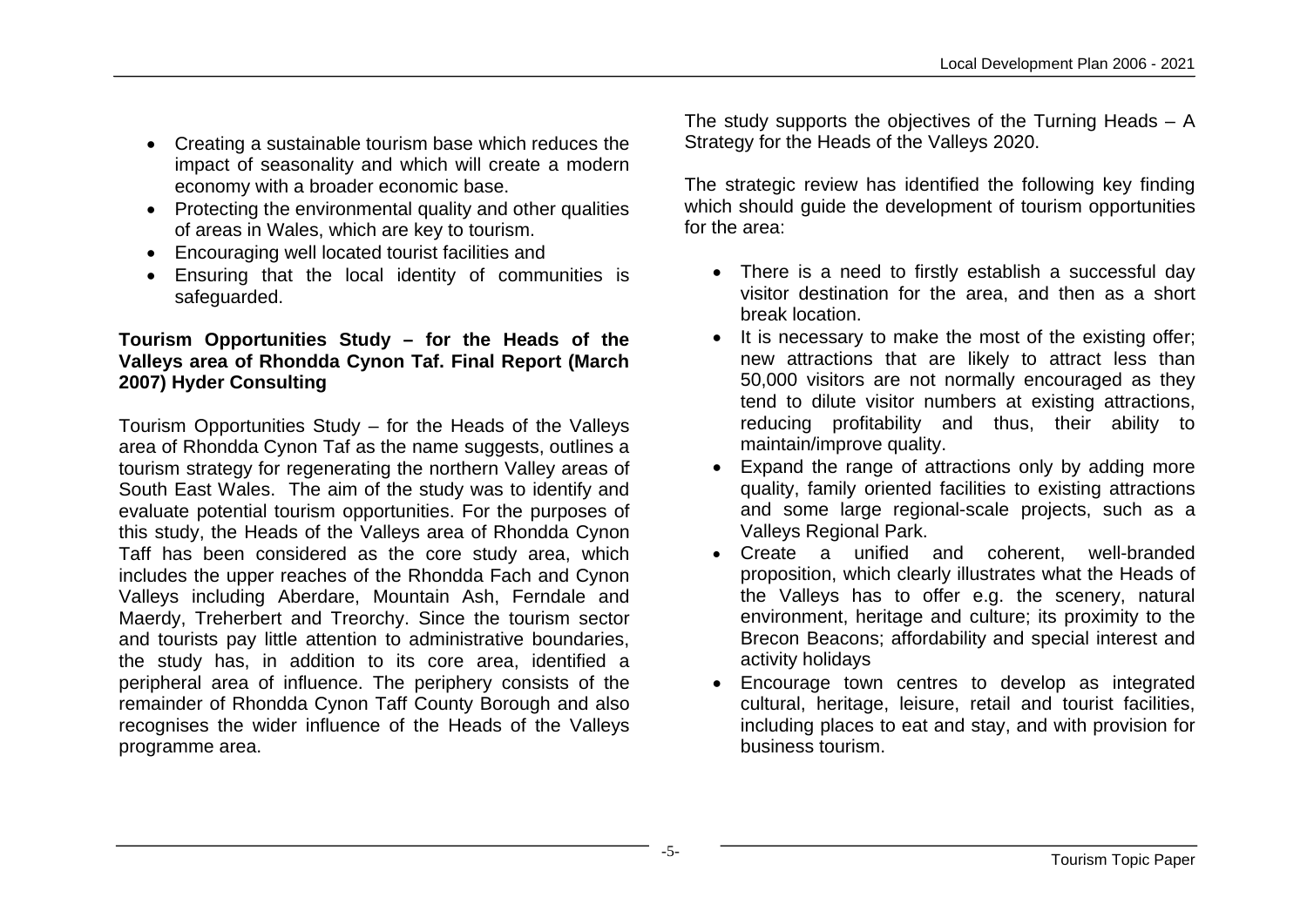- Focus on growing markets and opportunities to strengthen the areas activity product, rural, sustainable and green tourism, heritage breaks and golf tourism.
- Capitalise on the Heads of the Valleys as a base for exploring the Brecon Beacons National Park.
- Change perceptions and raise the profile and image of the area through events marketing as well as literature, public art which recognises the cultural and historical character of the area, including the Welsh language.

# **Achieving Our Potential- A Tourism Strategy For Wales (2000)**

This document produced by the Wales Tourist Board outlines how and why Wales should capitalise on the assets that it has in order to increase the tourism offer and develop a sustainable economy. It sets out a vision for the future of tourism in Wales as:

- "A mature, confident and prosperous industry which is making a vital and increasing contribution to the economic, social, cultural and environmental wellbeing of Wales by achieving sustainable growth through effective co-ordination and collaboration at all levels in the industry."
- This vision is supported by strategic objectives, which are:
- "To market Wales more effectively as an attractive all year round tourism destination;
- To exceed the expectations of visitors to Wales by providing high standards and ensuring that investment in tourism is responsive to their changing needs;
- To improve professionalism and innovation by raising the profile of the industry and by enhancing skills, training and motivation within the industry.
- To embrace a sustainable approach to tourism development which benefits society, involves local communities and enhances Wales' unique environmental and cultural assets."

#### **Achieving Our Potential 2006-2013. Tourism Strategy for Wales Mid Term Review**

Achieving our potential is a review of the previous Tourism Strategy for Wales published in 2000. It sets out to answer some of the key strategic questions arising from the initial study and to understand where progress has been made in since the publication. The original vision set out in the 2000 study has since been modified in this document to reflect key changes and targets that have occurred in the interim period. The new vision sets out:

- "A customer responsive, innovative, sustainable and profitable industry which makes an increasing contribution to the economic, social, cultural and environmental well being of Wales,"
- This document also modifies the strategic aims of the 2000 strategy to include:

Tourism Topic Paper 6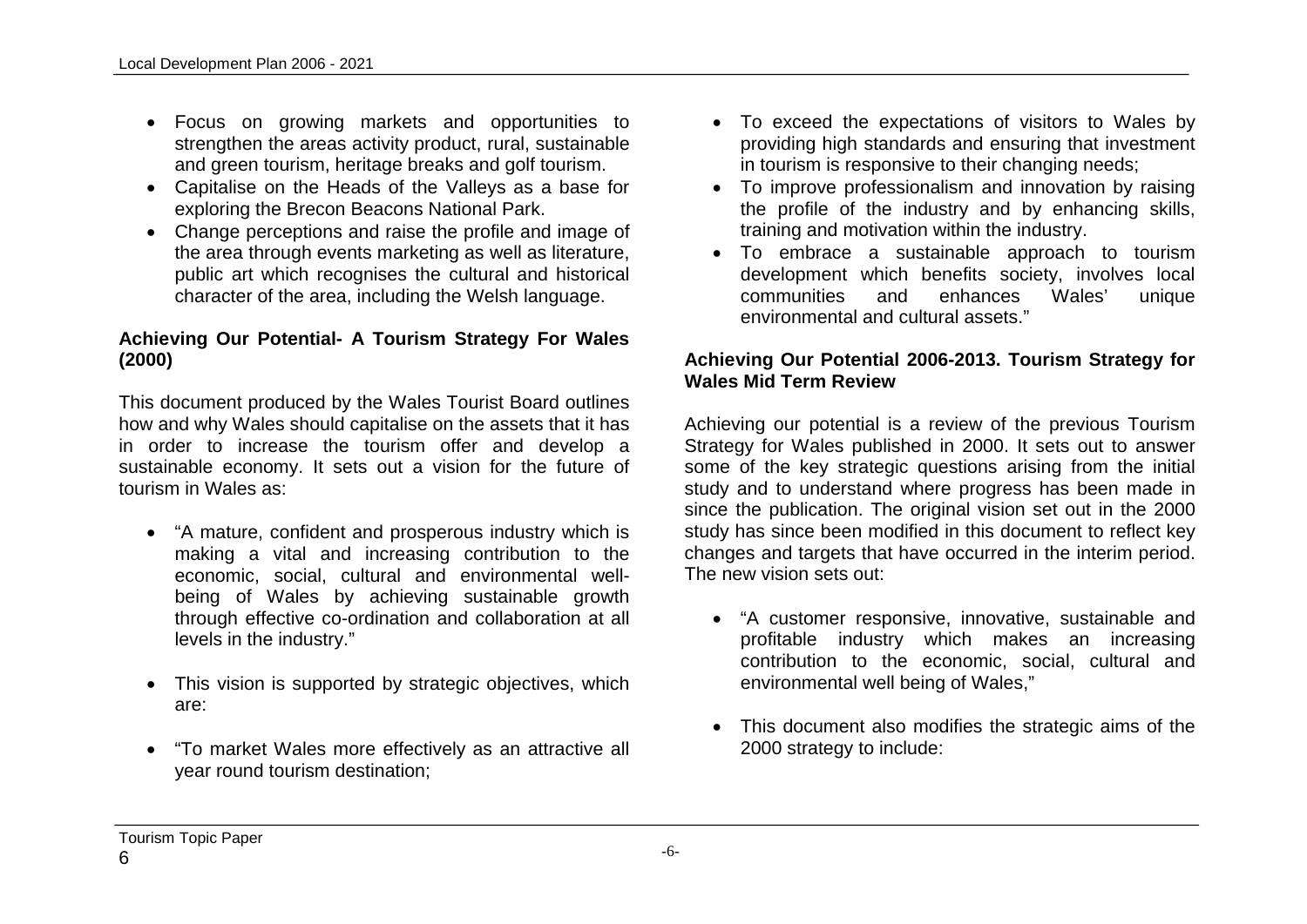- "Realising the importance of understanding and responding to customers needs.
- Accepting that there is a value to be gained from doing things differently to our competitors through innovative ways of working.
- Acknowledging the need to secure a sustainable, longterm future through responsible destination and business management.
- Seeking to maximise business profitability to drive growth in the tourism economy."

# **3. LOCAL POLICY CONTEXT**

## **A Better Life- Our Community Plan 2001-2014**

A Better Life - Our Community Plan sets out a framework for creating a brighter future for everyone who lives and works in Rhondda Cynon Taff. The plan was developed through the Better Life Consortium, during 2003/2004. The Community Plan identifies 5 key themes under which are a series of local level aims. The key themes are**:**

- Safer Communities
- Our Living Space
- Our Health and Well Being
- Boosting Our Local Economy
- Learning for Growth

The key themes identified in the Community Plan has been developed into strategies for improving the quality of life in Rhondda Cynon Taf. Tourism is considered as part of the Boosting Our Local Economy Strategy. This section of the community plan A better life by boosting our local economyeconomic regeneration strategy 2004-2014 sets the following action areas:

- Action Area 1: Creating more varied and stronger businesses;
- Action Area 2: Tackling economic inactivity;
- Action Area 3: Stimulating Community Enterprise;
- Action Area 4: Promoting Smarter working:
- Action Area 5: Improving where we live;
- Action Area 6: Spending public money locally;
- Action Area 7: Promoting a positive image.

Of particular relevance to this topic area are four priorities set out under Action Area 7: promoting a positive image theme. The priorities seek to promote:

- Marketing Rhondda Cynon Taf
- Attracting inward investment
- Promoting heritage through new and existing tourist attractions
- Creating a visible 'sense of arrival'.

**Rhondda Cynon Taf Tourism Strategy 'Reaching Destination Rhondda Cynon Taf 2007-2013'**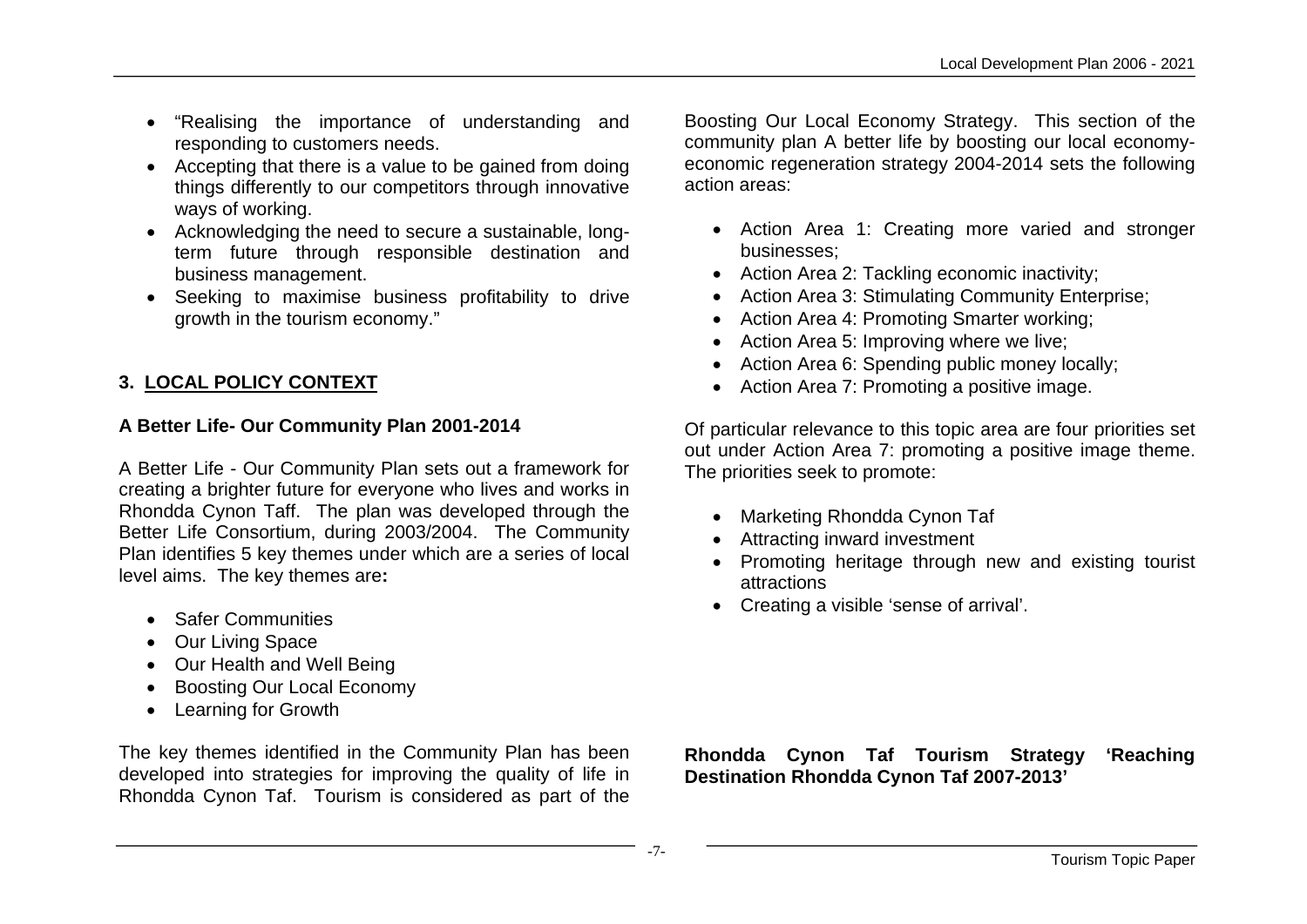Reaching Destination Rhondda Cynon Taf is the Council's Tourism Strategy. The purpose of the strategy is to set out the aims and objectives for tourism within the Rhondda Cynon Taf for the period 2007-2013. The strategy identifies challenges, priorities and actions for the promotion of tourism.

The strategy identifies aims on which it hopes to build a successful tourism trade within Rhondda Cynon Taf. The aims are as follows:

- "To become a destination brand and raise the profile of Rhondda Cynon Taf on the UK tourism map.
- To develop and raise the quality of the Rhondda Cynon Taf tourism offer
- To develop effective partnership working within the tourism industry."

The document also sets some challenges, which it believes will help to meet the aims of the strategy:

- Pre-visit image and information
- Making Bookings
- Journey to destination Rhondda Cynon Taf
- Initial Welcome
- Information provision in destination
- Places to stay
- Attractions and activities
- Places to eat
- Infrastructure and environment

 Farewell and return journey and after visit memory and contact

# **Hyder Tourism Study (2005)**

The study was commissioned by Rhondda Cynon Taf County Borough Council to investigate the current and future potential for tourism in the borough. Whilst the study has also subsequently been used to inform the Rhondda Cynon Taf Tourism Strategy 'Reaching destination Rhondda Cynon Taf 2007-2013', many of the findings /recommendations are still relevant

The main findings emerging from this report are as follows:

- The marketing of tourism in the area needs to be improved and needs to distinguish between local tourist facilities and those that are regional.
- Increasing the amount and quality of signage and promotion material for tourism which includes the creation of a website.
- Events in the borough have the ability to attract nonresident visitors and this ability needs to be examined further as at present this is not being exploited.
- Competition from areas such as Cardiff is detrimental to tourism in the area.
- The future tourism profile is more for local need rather than a major regional tourism attraction. This is more viable and a regional tourism offer is not appropriate or profitable for the area.

8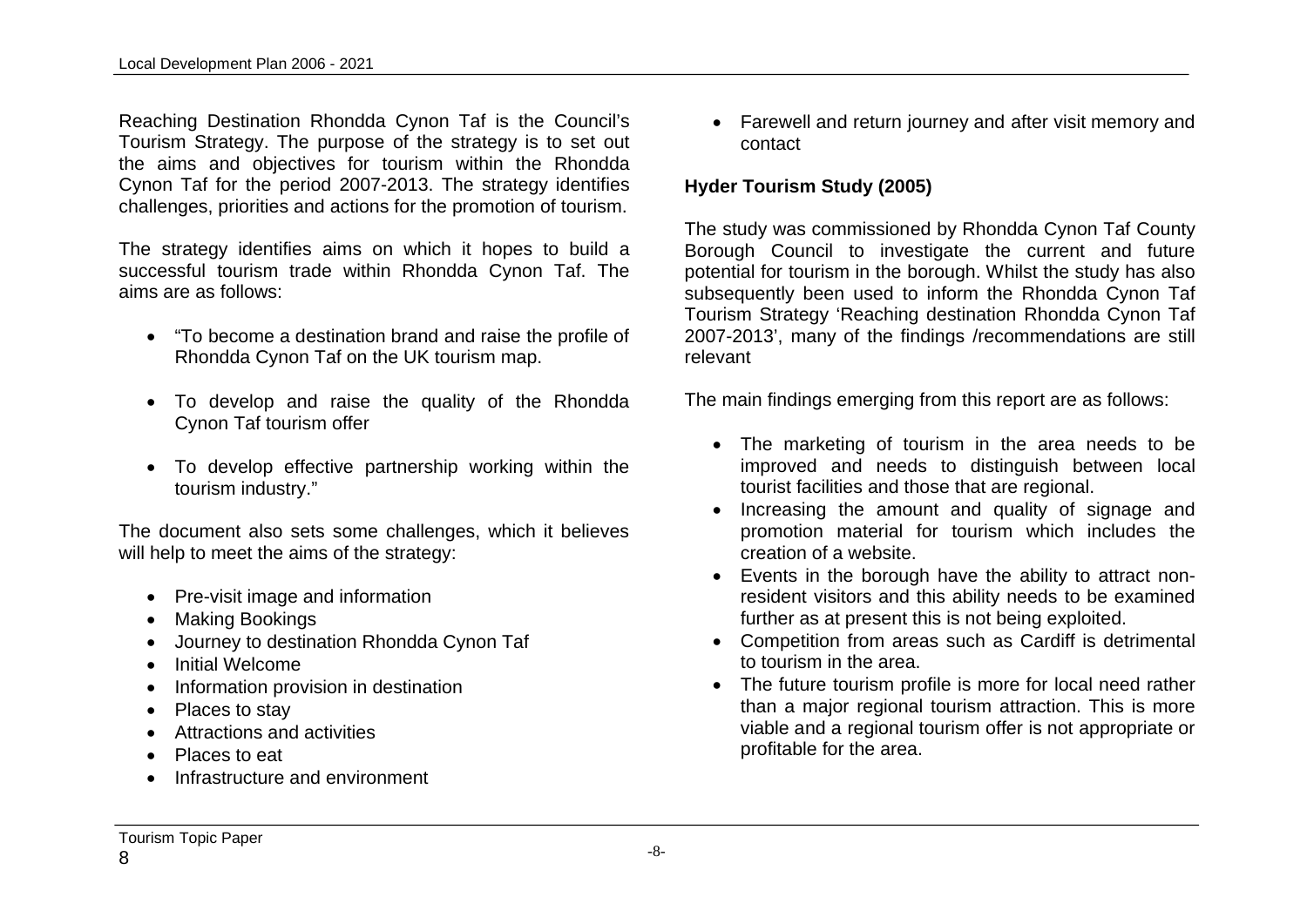- The study identifies that there are only three tourist offers in the borough, which have a realistic tourism potential. These are:
	- 1. Rhondda Heritage Park
	- 2. Dare Valley Country Park
	- 3. Ynysangharad Park

# **Maerdy Site Development Study (Final Report November 2004)**

The Maerdy Site Development Study was commissioned as a joint venture between Rhondda Cynon Taf County Borough Council, the Welsh Assembly Government and Maerdy Communities first.

The aim of the study was to identify the possibilities of bringing the former Maerdy Colliery Site back into beneficial use. The vision as set out in the strategy is that the Maerdy Colliery site:

- Is enhanced in terms of its landscape and ecological quality and character;
- Offers opportunities to its community for recreation, enterprise and learning;
- Is re-united with its town and its community through its restoration and development;
- Is vibrant as a result of a high level of community and visitor usage;
- Is well used throughout the year by all ages by way of its broad range of activities, its all weather attractiveness and its programme of well
- Organised daytime and evening events:
- Is linked into other sites and recreational routes and therefore maximises the opportunities of attracting people from across Rhondda
- Cynon Taff and beyond;
- Strongly interprets its own history, the cultural heritage of the locality and its landscape and wildlife qualities to locals and visitors alike.

23 project ideas were developed through the study and were packaged into a plan of action, using outdoor recreation, education and interpretation as a driver to community regeneration.

The project ideas, which are grouped under a number of themes, provide for:

- "The creation of 'gateways' to the site to create a positive identity for the site, to draw people to it and help 'bridge' the space between it and the town. It is envisaged that artwork, sculpture and interpretation will be used in various parts of the site and that this new infrastructure will ideally be developed with the assistance of the community;
- Recreational opportunities through the building of new trail networks (walking, cycling, pony trekking, play and 'trim' trails) to create new routes and to link with existing, together with informative heritage and sculpture trails. The aim will be to provide for all levels and ages and help bring people into and enable them to move around the site and the wider locality. This will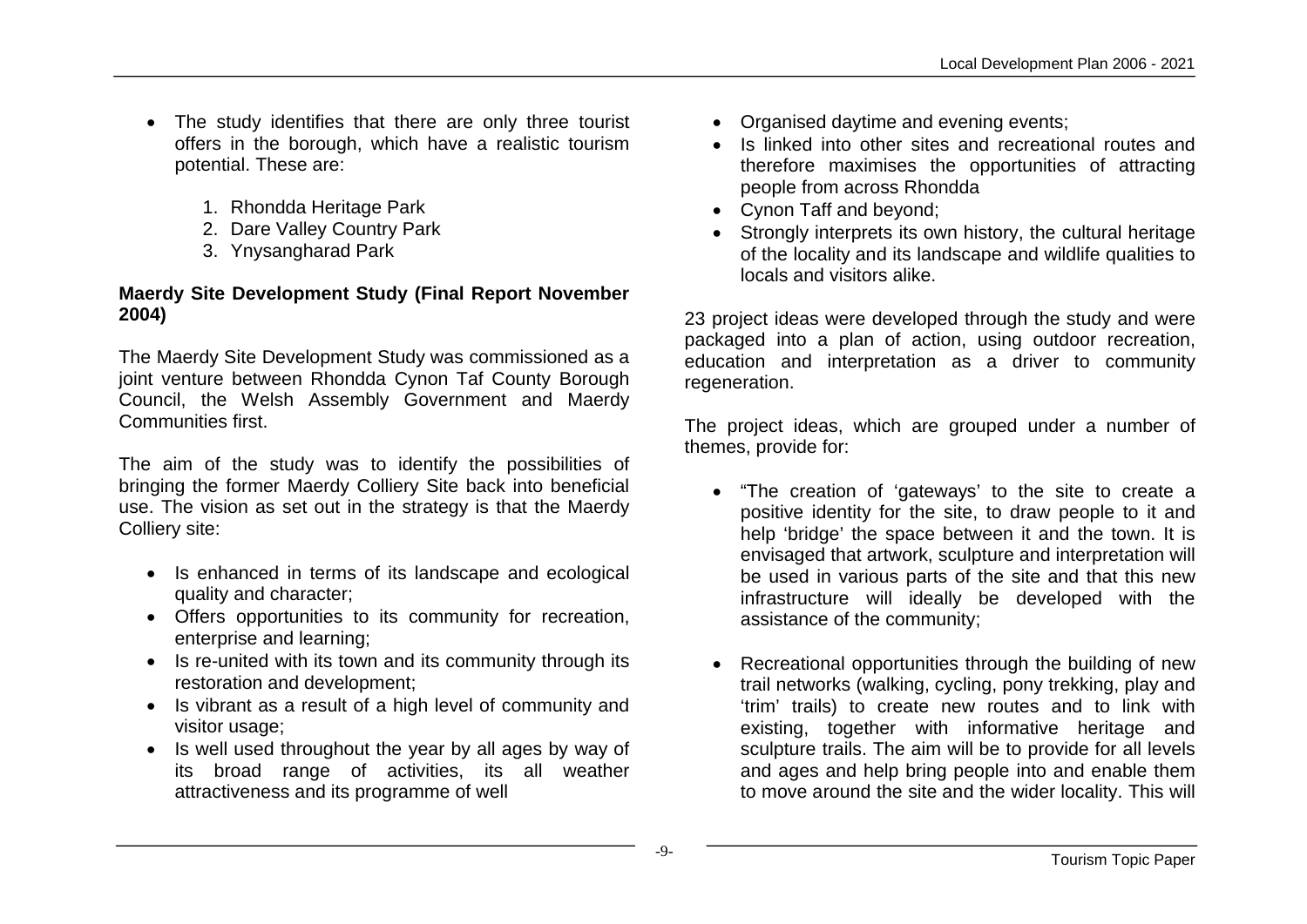better help integrate the site into the wider visitor market and assist in keeping a high level of visitor activity at the site;

 An enhanced landscape setting through new tree planting, land re-profiling and habitat creation, including the enhancement of the settings of the river, together with the creation of new water features and boardwalks as is practical  $-$  to provide an inviting landscape for people to enjoy actively or indeed more passively through historical and environmental learning through an 'outdoor classroom' concept.

## **4. KEY ISSUES IN RHONDDA CYNON TAF**

The key issues to be addressed in Rhondda Cynon Taf LDP have been identified by making as assessment of the following:

- The results of the pre deposit consultation with key stakeholders
- The results of the sustainability appraisal / strategic environmental assessment scoping exercise and
- A review of baseline social, economic and environmental and environmental information

The issues identified through this process will inform directly the development of the spatial strategy for the LDP. Pre Deposit Consultation

Tourism issues identified are as follows:

- Need for access to good quality employment and range of employment opportunities
- Attracting employment to the north of the borough
- Low skills base need the appropriate education
- Improve tourism and leisure industry job opportunities
- External perception of the borough needs to be improved
- Need for environmental improvement/protection to support/ promote tourism
- Creating sustainable communities
- Identity and attractiveness of RCT to residents and investors.
- Protection of the environment

Sustainability Appraisal/ Strategic Environmental Assessment

The sustainability appraisal / strategic environmental assessment identified the following tourism issues:

- The previous industrial use of the area has led to degradation of the water environment
- 4.2% of the Brecon Beacons National park lies within the plan area to the north.
- Rhondda Cynon Taf has a rich cultural heritage but few sites are statutorily protected
- Rhondda Cynon Taf has the highest percentage of Welsh speakers in Mid Glamorgan

#### **Baseline information**

Tourism issues are identified as follows: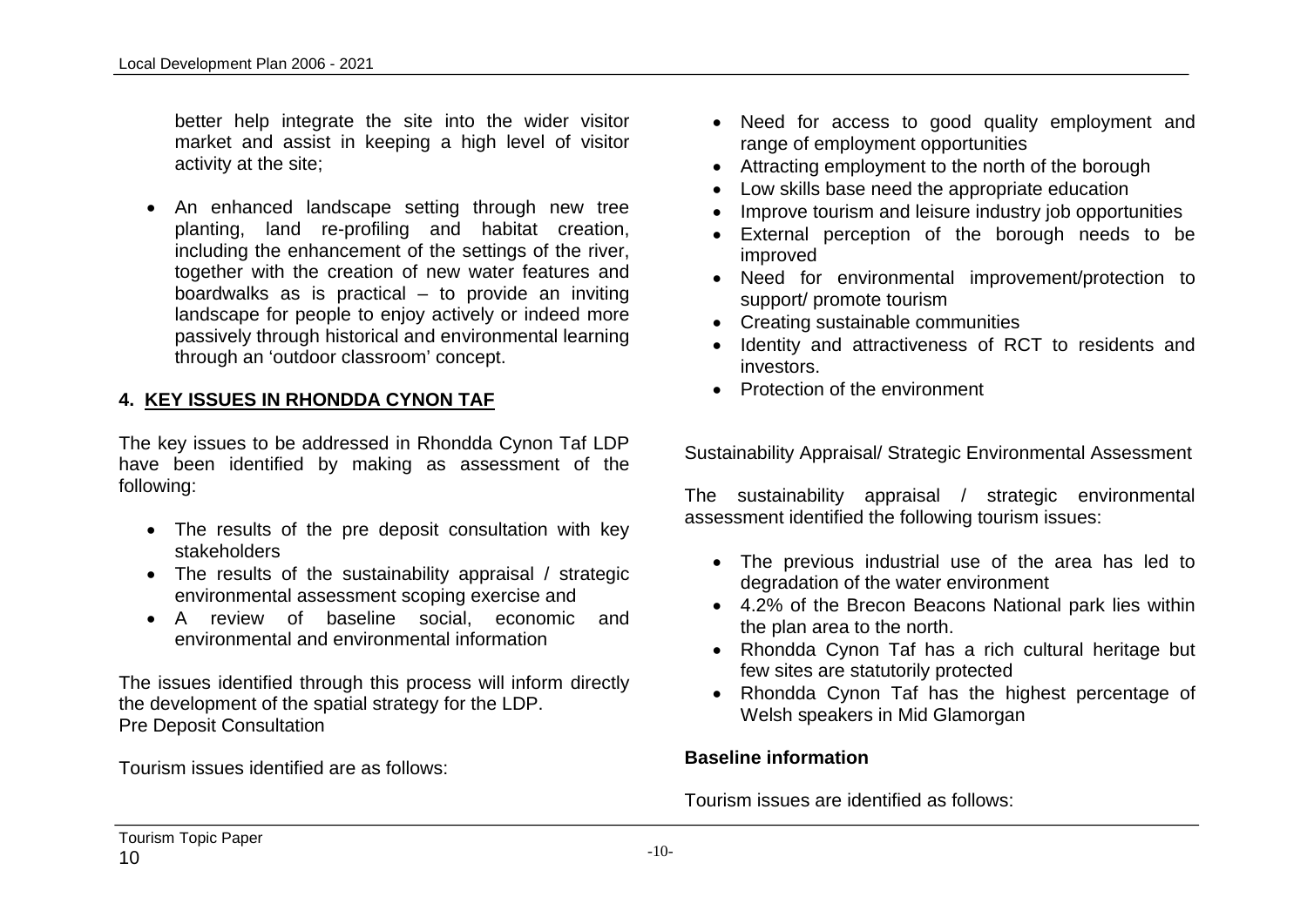- The highest levels of 'physical environment' deprivation in Rhondda Cynon Taf are located in the central and northern valleys (Welsh Index of Multiple Deprivation 2005);
- Rhondda Cynon Taf has 4 sites of special areas of nature conservation and 11 designated sites of special scientific interest.
- Rhondda Cynon Taf has 17 conservation areas and 360 listed buildings.
- Between 2000 and 2003, Gross Value Added per capita in Rhondda Cynon Taf grew from £9312 to £10,505, averaging some 4.1% a year. This compared with average annual growth of 5.2% in Wales and 5% in Great Britain (Review of Economic Analysis of Rhondda Cynon Taf 2006);
- The highest levels of 'employment' deprivation in Rhondda Cynon Taf are located in the central and northern valleys (Welsh Index of Multiple Deprivation 2005);
- Only 73% of the resident population of Rhondda Cynon Taf are economically active (Review of Economic Analysis of Rhondda Cynon Taf 2006);

# **Preferred Strategy 2006-2021**

The preferred strategy provides the following policy framework for the development of tourism in Rhondda Cynon Taf.

*Objectives of the Local Development Plan*

**Paragraph 4.2 of the Preferred Strategy (January 2007) list 16 objectives for the LDP. The following objectives are the most relevant to the topic area;**

- Promote and protect the culture and heritage including landscape, archaeology and language.
- Provide for a sustainable economy
- Provide for a diverse range of job opportunities.
- Improve, protect and enhance the landscape and countryside.
- Protect and enhance the diversity and abundance of wildlife habitats and natural species.
- Improve, protect and enhance the water environment.

# **Development Strategy**

Paragraphs 6.1 – 6.11 of the Preferred Strategy sets out a development strategy for Rhondda Cynon Taf. The strategy area is divided in into two distinct parts: -

- **Northern Strategy Area, and**
- **Southern Strategy Area**

The Northern Strategy area comprises the key settlements of Tonypandy, Porth, Treorchy, Treherbert, Ferndale,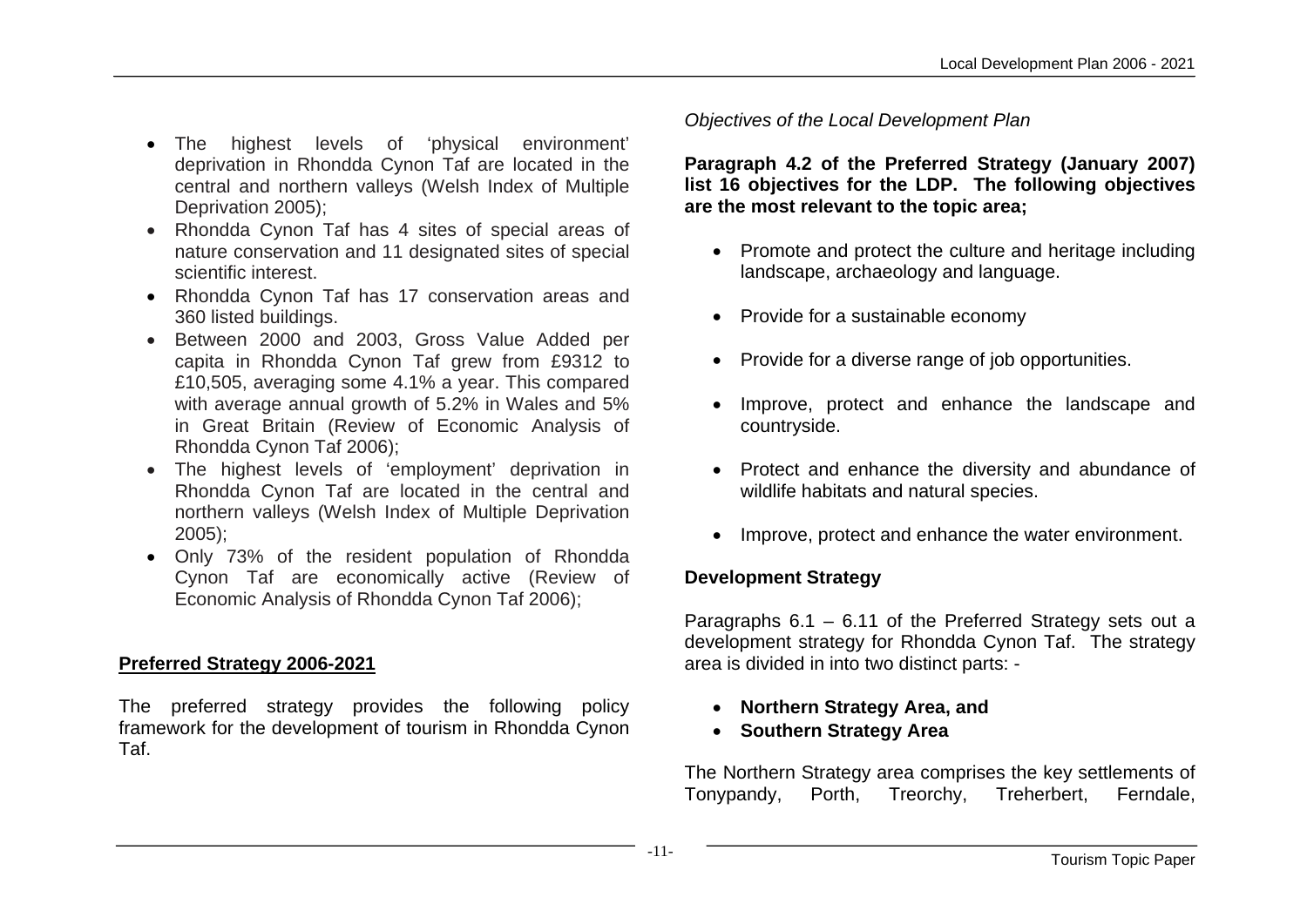Tylorstown, Mountain Ash and Hirwaun and the principal town of Aberdare. In this area the emphasis is on building sustainable communities and halting the process of depopulation and decline.

The Southern Strategy area includes the principal towns of Pontypridd and Llantrisant and key settlements of Tonyrefail and Llanharan. In the south of the County Borough the emphasis is on sustainable growth that benefits Rhondda Cynon Taf as a whole.

The strategy recognises the important role that principal towns and key settlements play in providing services of both local and county importance. Where possible, development will be focused on the principal towns and key settlements of the County Borough in order to support and reinforce the important role of these centres play as places for social and economic activity.

## **Tourism**

Paragraphs 6.17 to 6.21 of the preferred strategy provide a strategy for the development of Employment and Economic development. Tourism forms part of ensuring a sustainable economy and providing for increased and diverse job opportunities. The paragraphs are as follows:

# *"Employment and Economic Development*

6.17 The employment and economic growth needs of Rhondda Cynon Taf are recognised in the Strategy, which seeks the development of a business environment, which

delivers a strong and diverse economy; quality, well paid jobs, and addresses problems of economic inactivity. The key sectors for employment growth in Rhondda Cynon Taf are: -

- Built Environment
- Social Enterprise
- High Tech Manufacturing
- Knowledge Based Industries

6.18 There have been recent changes in the economy of Rhondda Cynon Taf that are likely to have an impact upon employment land sites. These include decreasing employment in manufacturing sectors; increasing levels of employment in construction; distribution, hotels & restaurants; transport & communications; banking, finance & insurance; etc; and public administration, education & health. Forecasts predict a continued fall in manufacturing employment and continued increase in employment in the service sector. A key issue is to ensure that the changing needs of businesses in Rhondda Cynon Taf are reflected in the supply of employment sites throughout the County Borough.

6.19 Recent studies have established that the overall supply of employment land at 195 hectares is healthy although there has been a rapid take up of B1 land (27 hectares April 2005 to Oct 2006). The current supply does not however, meet future needs, in terms of:

- Type of employment sites and units available specifically smaller flexible space
- Meeting the demand from micro-businesses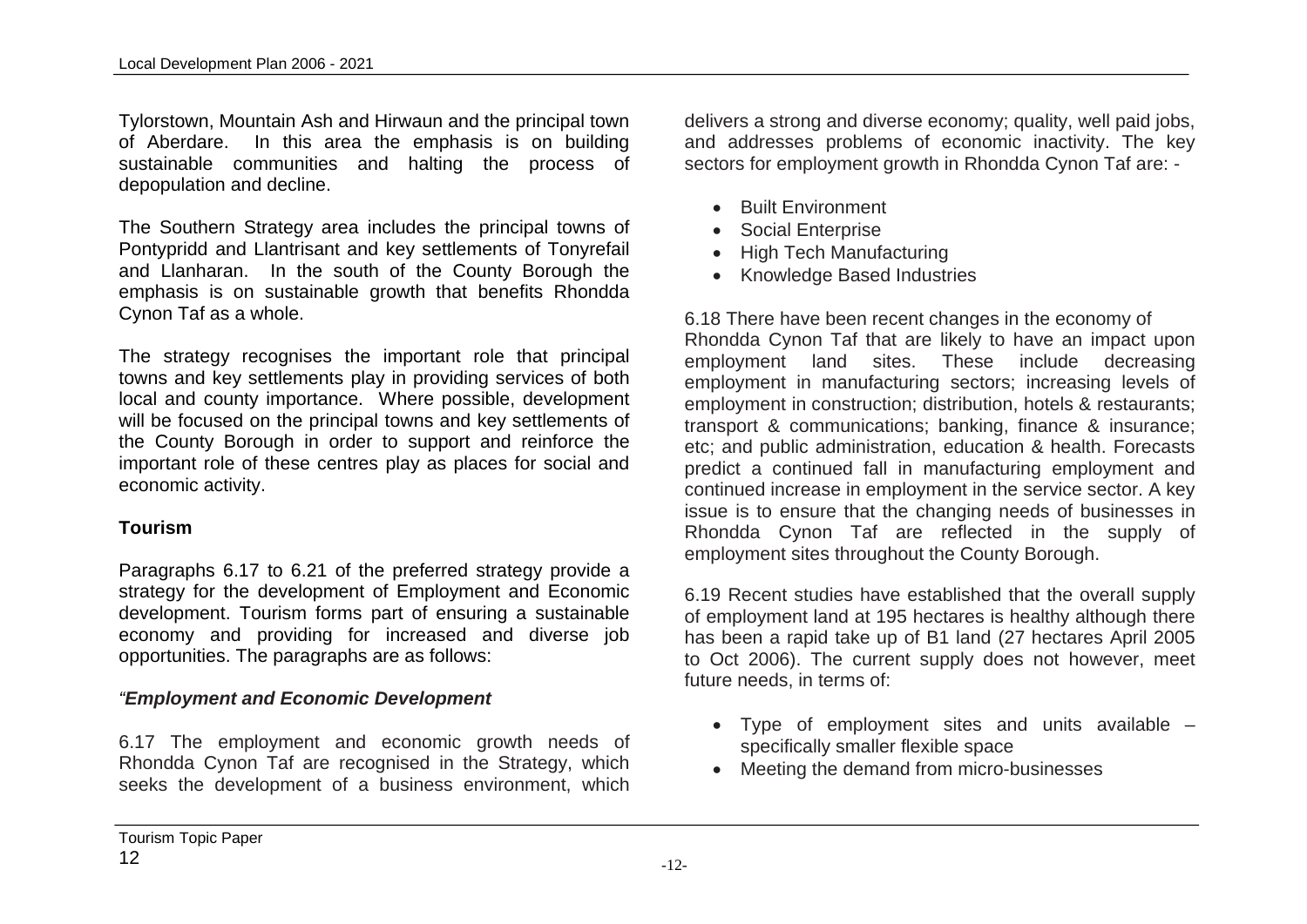• The quality of office space, including town centre provision

Concerns also exist regarding the redundant nature of industrial space – the 'large box syndrome' of provision built during the 1980s; the perceived poor environment of some employment sites including difficult accessibility in many areas and a mismatch of supply around the M4 area

6.20 The employment market is a dynamic and changing sector. Whilst the LDP will maintain an appropriate landbank for general and business park development over the plan period it will also encourage innovation and diversity in the employment sector. The Northern Strategy will give favorable consideration to the development of small-scale employment opportunities in areas such as town centres and residential areas provided that development does not have an adverse impact upon the integrity of these areas. In the Southern Strategy Area and the A470 / A459 / A465 Corridor the emphasis will be on providing land for companies with potential national and global markets.

6.21 The town centres of Rhondda Cynon Taf make an important contribution to the economic, social and cultural life of the area. They account for significant employment opportunities for local residents, provide accessible local services and are a focus of community activity. The Council believes that thriving and vibrant town centres are essential if Rhondda Cynon Taf is to achieve its ambition of building a strong and sustainable local economy. The strategy will seek to support and strengthen the vitality and viability of town centres and recognises the importance of maintaining the

attraction of town centres to retailers and consumers in key settlements. This also requires positive management to provide an attractive, safe and accessible environment."

Paragraphs 6.22 to 6.23 of the preferred strategy provide a strategy for environmental protection. Tourism aims to use this resource to attract visitors but also to protect the environment for future generations. The paragraphs are as follows:

#### *"Environmental Protection*

6.22 The natural environment of Rhondda Cynon Taf has seen considerable changes over the past 30 years. As the pressures put upon it by heavy industry have subsided, the visual and wildlife qualities that are unique to the area have been able to thrive and in some cases, return. However, the landscapes and biodiversity that exist within the northern strategy area and the undulating countryside of the valleys mouths and Vale fringe in the southern strategy area are still under continuous pressure from the large human population that lives there.

6.23 The Strategy will play a vital role in securing an appropriate balance between protection of the natural environment and historic heritage. In order to maintain and improve the local environment, the Strategy is based on providing a high level of protection for important features as well as providing a basis for positive policies on issues such as design, conservation and amenity provision."

# **Representations on the Preferred Strategy**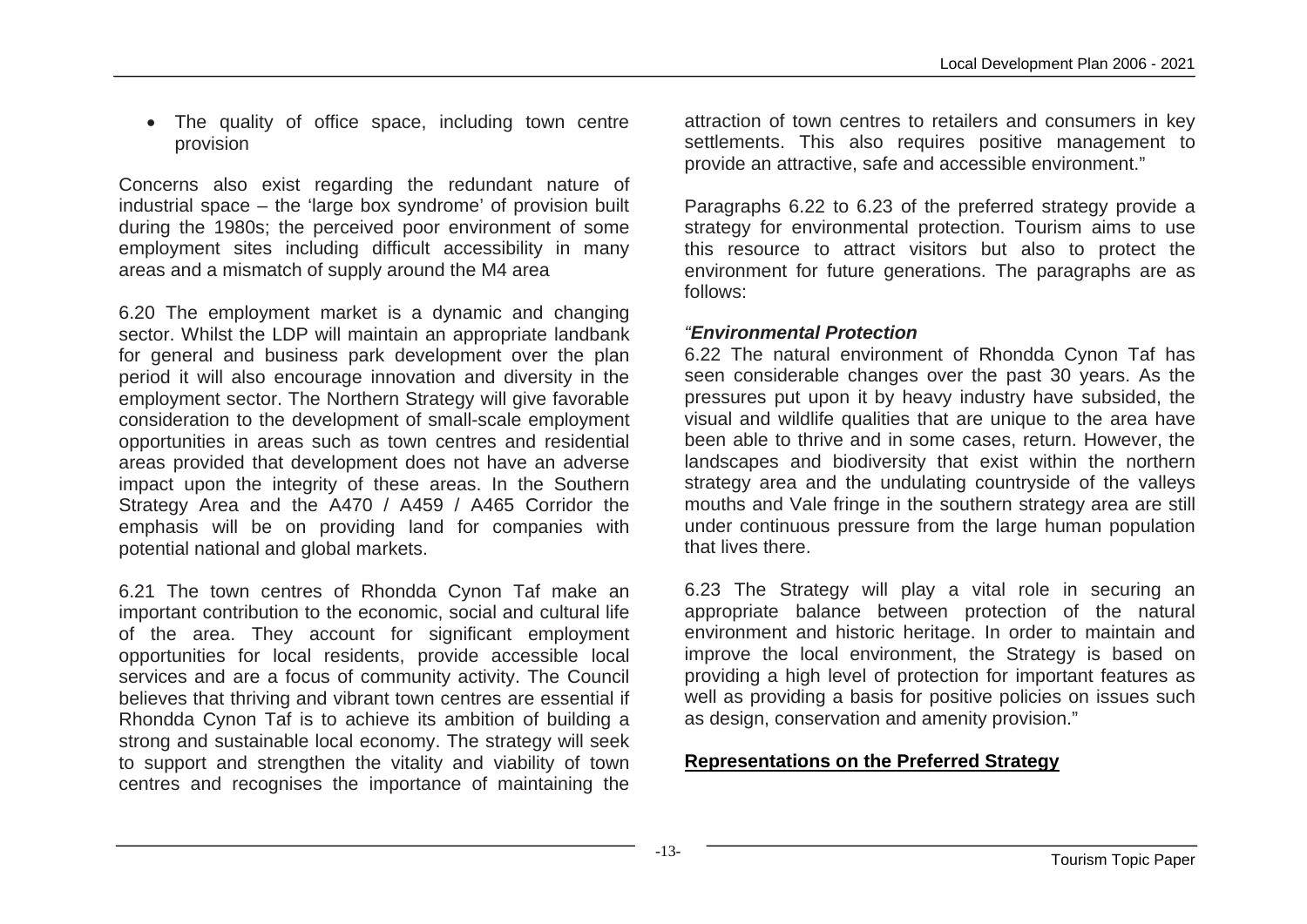Representations made in respect of the Tourism element of the Preferred Strategy relate specifically to the absence of a specific policy context.

Outlined below is a summary of the main representation submitted in respect of tourism.

*General Representations in relation to tourism* 

Issue: Tourism - It is not clear whether any consideration has been given to any tourism implications of the proximity to the Brecon Beacons National Park.

Response: Noted. Detailed consideration will be given to this issue in the draft Local Development Plan.

Issue: The LDP needs to give appropriate consideration to Tourism.

Response: Noted. Detailed consideration will be given to this issue in the draft Local Development Plan.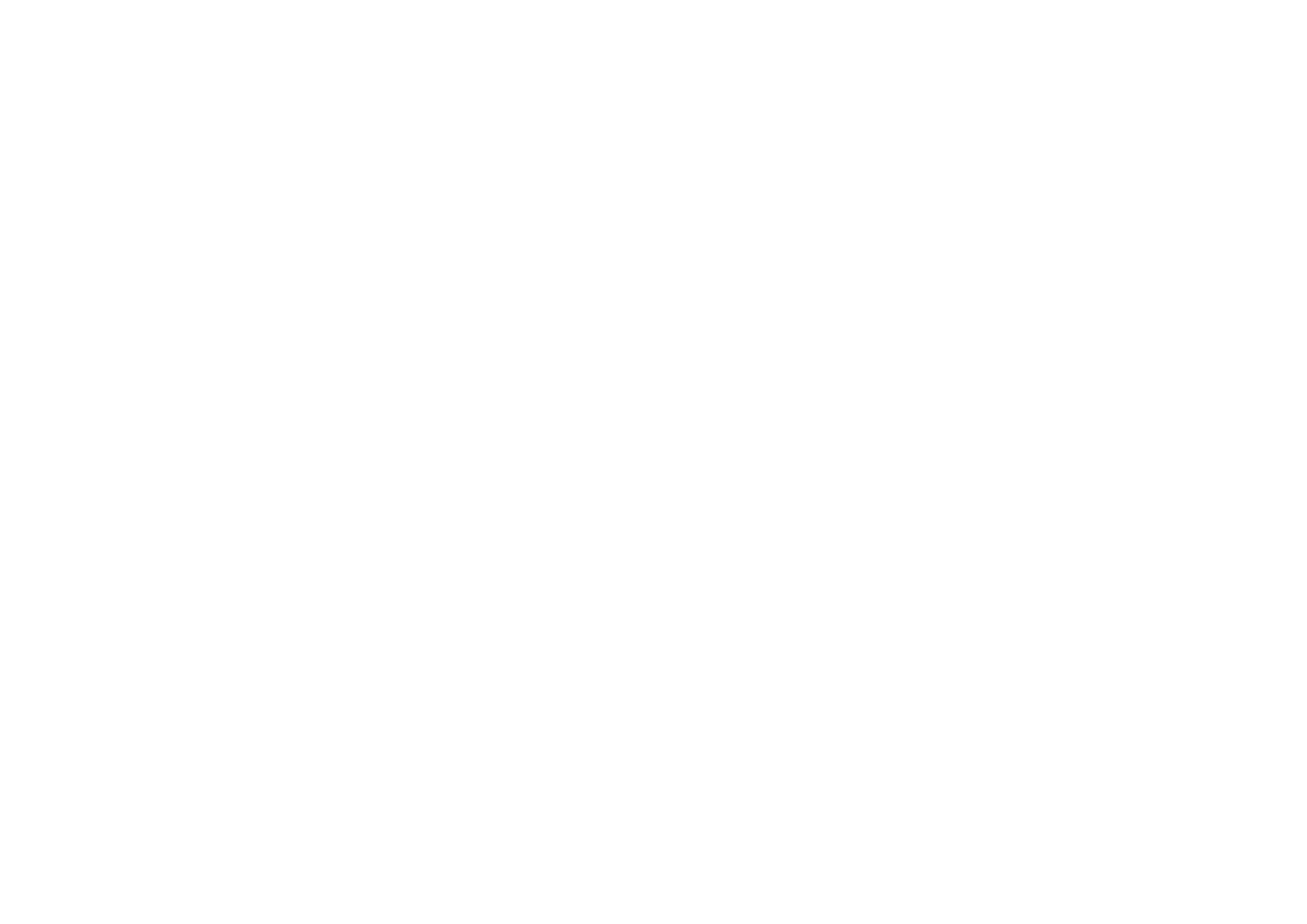# **6. DRAFT LDP POLICY**

#### **Additional Strategic Policy for Tourism**

#### **SP 16: Tourism**

**The development of tourism in the County Borough will be supported where it protects and enhances existing attractions and facilities and where it promotes new, sustainable provision, which meets the needs of the County Borough.**

#### *Justification*

Provision of tourism facilities is a means of strengthening and adding variety to the economy enabling it to become sustainable and allowing the creation of employment opportunities. Tourism is a means of supporting inward investment by creating a positive image. The facilities also support business once in the area, and enhance conditions both for the local community and for visitors. Tourism is now acknowledged as a growing employment sector in Wales.

Rhondda Cynon Taf occupies a strategic location in relation to the many visitor routes in Wales. It is an ideal base for tourists to visit local attractions and to go to other areas such as the Brecon Beacons National Park. This strategic position is also important in terms of conference facilities, which together with hotel accommodation should be encouraged in order to maximise benefits to the local economy.

Important visitor attractions in Rhondda Cynon Taf include the Rhondda Heritage Park, Dare Valley Country Park and Ynysangharad Park. The proposed Dragon Film Studios at Llanharan are an example of a major new development that will contribute to Rhondda Cynon Taf's tourism infrastructure. There is potential for enhancing and developing attractions, including use of the industrial and commercial heritage.

Tourism is a sector of the economy, which is being promoted on a regional, national and local level. The benefits of tourism are recognised in as being creation of a sustainable economy, creation of a range of job opportunities, training and the position that tourism has to play in the protection of the natural and social environment in which it is hosted.

Tourism is not only an economic generator in itself, but can also create added value to an economy with the development of linked facilities and opportunities.

Reaching Destination Rhondda Cynon Taf- Tourism Strategy (2007-2013) sees tourism as important for the area. According to the strategy 2,532,000 people visited Rhondda Cynon Taf in 2005. It identifies the area as not meeting its potential with regards to tourism and sees it as an untapped resource. It also identifies how tourism activity has been steadily growing over recent years but how until recently it has not been managed as a priority. Including a policy on tourism in the LDP will help to provide this management tool along with many other partners in the Authority.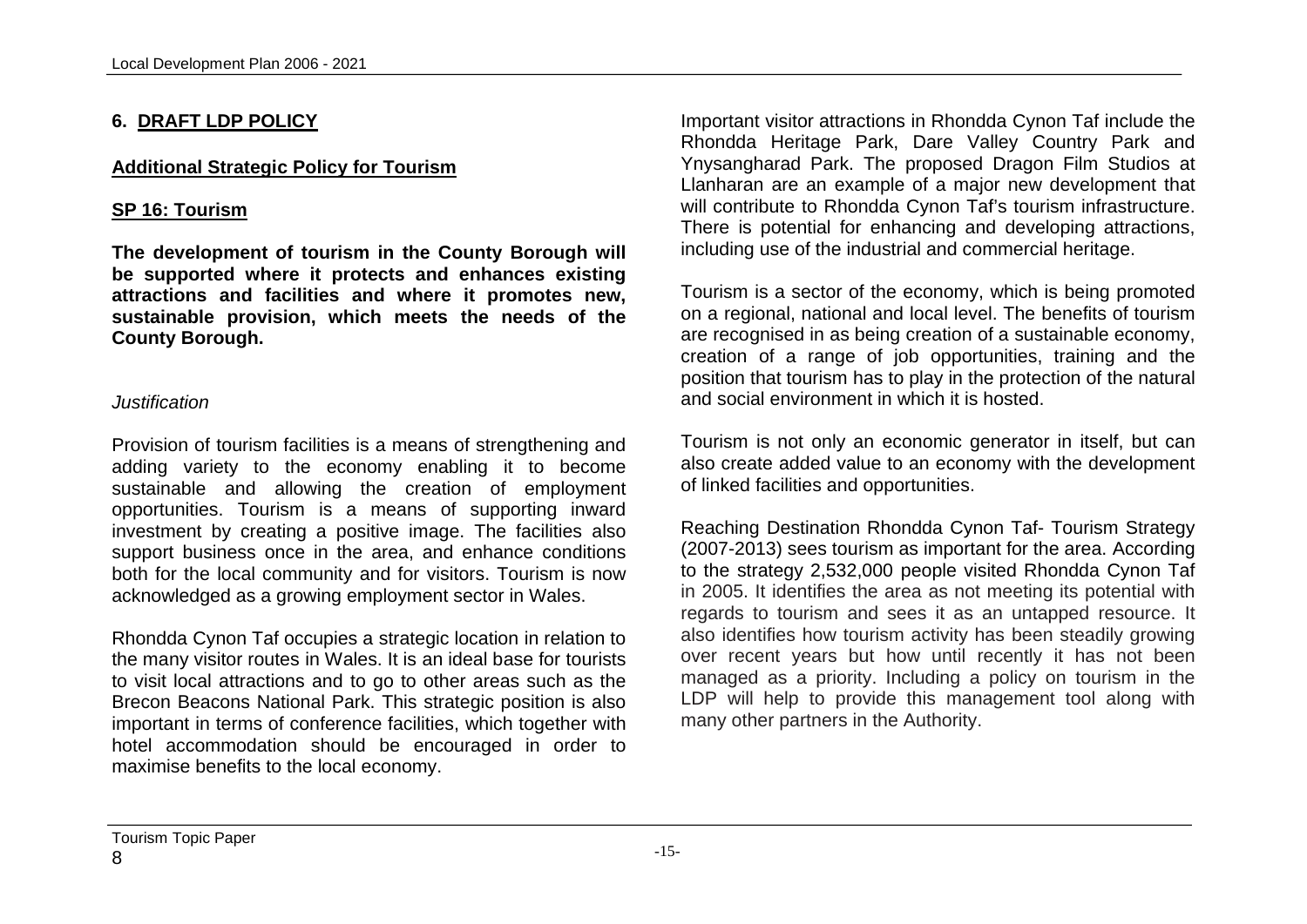# **Area Wide Policies**

Tourism is a sector of the economy in Rhondda Cynon Taf, which is identified in Reaching Destination Rhondda Cynon Taf (2007-2013) Tourism Strategy as an untapped resource. Within the Borough at present tourism provides for 1494 full time equivalent jobs, this is seen as having the potential to be increase. The strategy recognises the benefits tourism can achieve for the County Borough including increased economic prosperity. The strategy also recognises that this provision needs to be managed effectively to ensure the development of a sustainable sector, which maximises benefits and minimises environmental and cultural damage.

PPW Para 11.1.2 objectives for tourism is to provide:

- Sustainable tourism, which benefits the local economy and wider region.
- Tourism, which protects the environment to which it is hosted.
- Tourism, which protects and enhances the community, which hosts it.

The policy framework contained in the LDP will ensure the provision of new sustainable tourism that meets the needs of existing and future residents of Rhondda Cynon Taf.

# **T1 New Tourism Facilities in Urban areas**

**New tourism facilities including hotels and visitor accommodation within Principle Towns, Key Settlements and smaller settlements will be permitted where the proposal:**

- **i) Enhances the range or quality of tourism accommodation available in the locality**
- **ii) Enhances the visitor's enjoyment and understanding of the areas distinctive scenic, cultural and historic character;**
- **iii) Enhances the quality of life for local communities through providing local employment opportunities.**
- **iv) Accessible to local services by a range of modes of transport, on foot or by cycle.**
- **v) The scale, form and design of the proposed development and does not adversely effect the character of the site and the surrounding area.**
- **vi) Is compatible with the character, appearance and function of the area and will not result in the generation of unacceptable additional noise or disturbance.**
- **vii) Respects and enhances the historic heritage, culture, and distinctiveness of the communities.**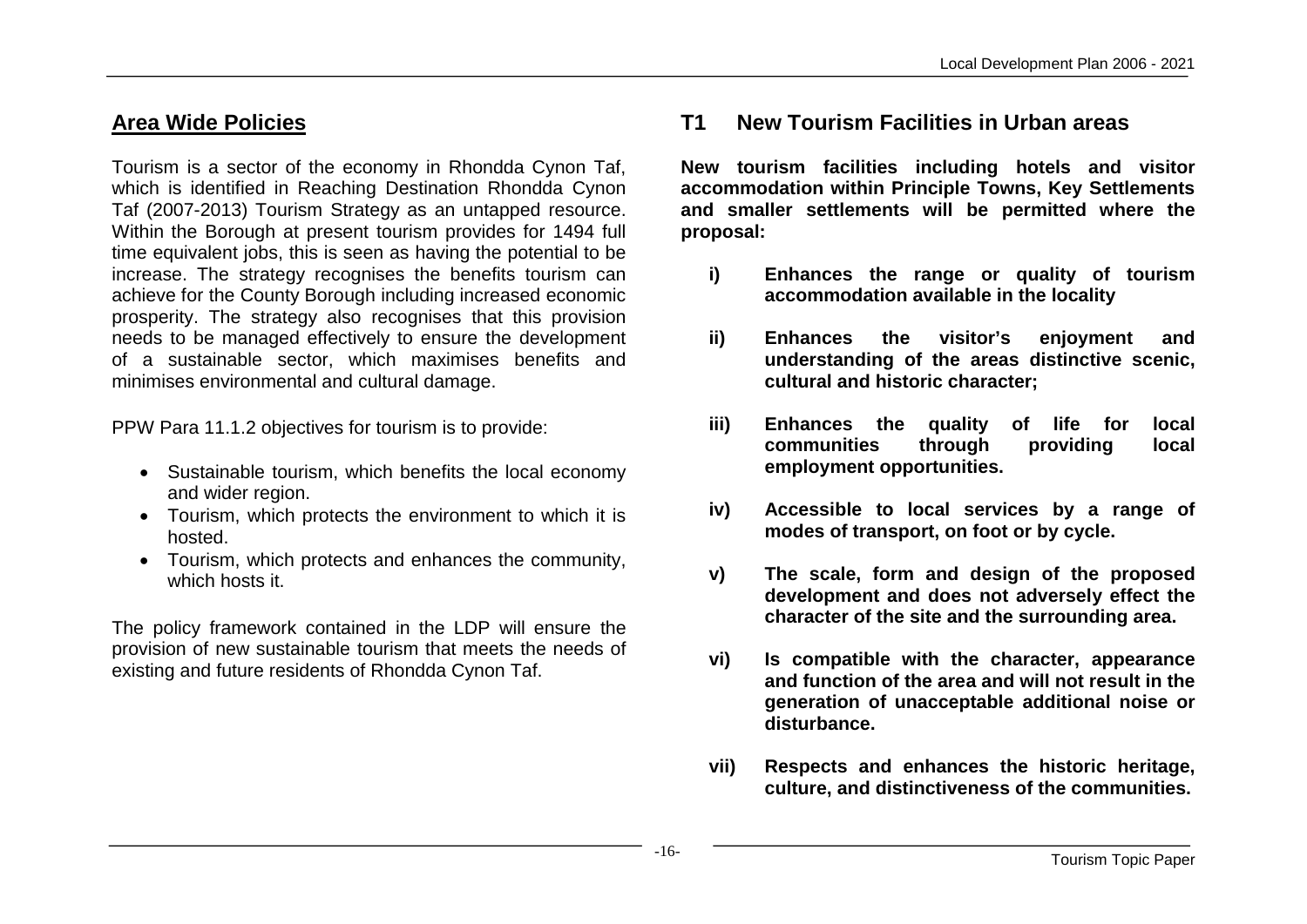- **viii) The proposed development has a safe access to the highway network, and will not cause congestion or exacerbate traffic congestion.**
- **ix) Provision for car parking can be provided in accordance with the Council's approved standards.**

## **Justification**

The Council recognises the importance of encouraging tourism within Rhondda Cynon Taf. The key to successful encouragement of tourism within an area is to ensure a range of good quality accommodation which is conveniently located and the provision of appropriate tourist facilities in Rhondda Cynon Taf it is essential that this provision is made in a way which is sustainable, respects the culture and identity of the area and protects the natural environment ensuring its sustainability. The Local Development Plan will encourage sustainable tourism and tourist developments that encourage economic improvements, ensure that the environment is protected and that the local communities are protected and benefit from the development.

The culture and heritage of Rhondda Cynon Taf is closely related to the history of the area. This is emphasised in the settlements of the County Borough, which have grown up from the mining era and are individual settlements with their own culture, history and identity. It is crucial that any tourism development respects and acknowledges the importance of heritage and doesn't detract from this aspect of the area.

The Council recognises the importance of hotel and visitor accommodation to the tourist industry and will consider proposals for new visitor accommodation in Principle Towns, Key Settlements and Smaller Settlements. The Tourism Strategy for Rhondda Cynon Taf –Reaching Destination Rhondda Cynon Taf recognises the need and benefit for increased provision of quality accommodation within the County Borough. A particular emphasis will be on the provision of self-catering accommodation. The Tourism Strategy notes the self-catering sector has grown over recent years and that this is an area, which needs to be encouraged.

The locations of these facilities within the Principle Towns, Key Settlements and Smaller Settlements of the County Borough will promote accessibility, enhance the vitality and viability of these settlements and ensure the continued economic success of these settlements.

# **T2 New Tourism Accommodation in the Countryside**

**New tourist accommodation within the countryside including camping and caravans will be permitted where development:**

**i) Enhances the visitor's enjoyment and understanding of the areas distinctive scenic, cultural and historic character;**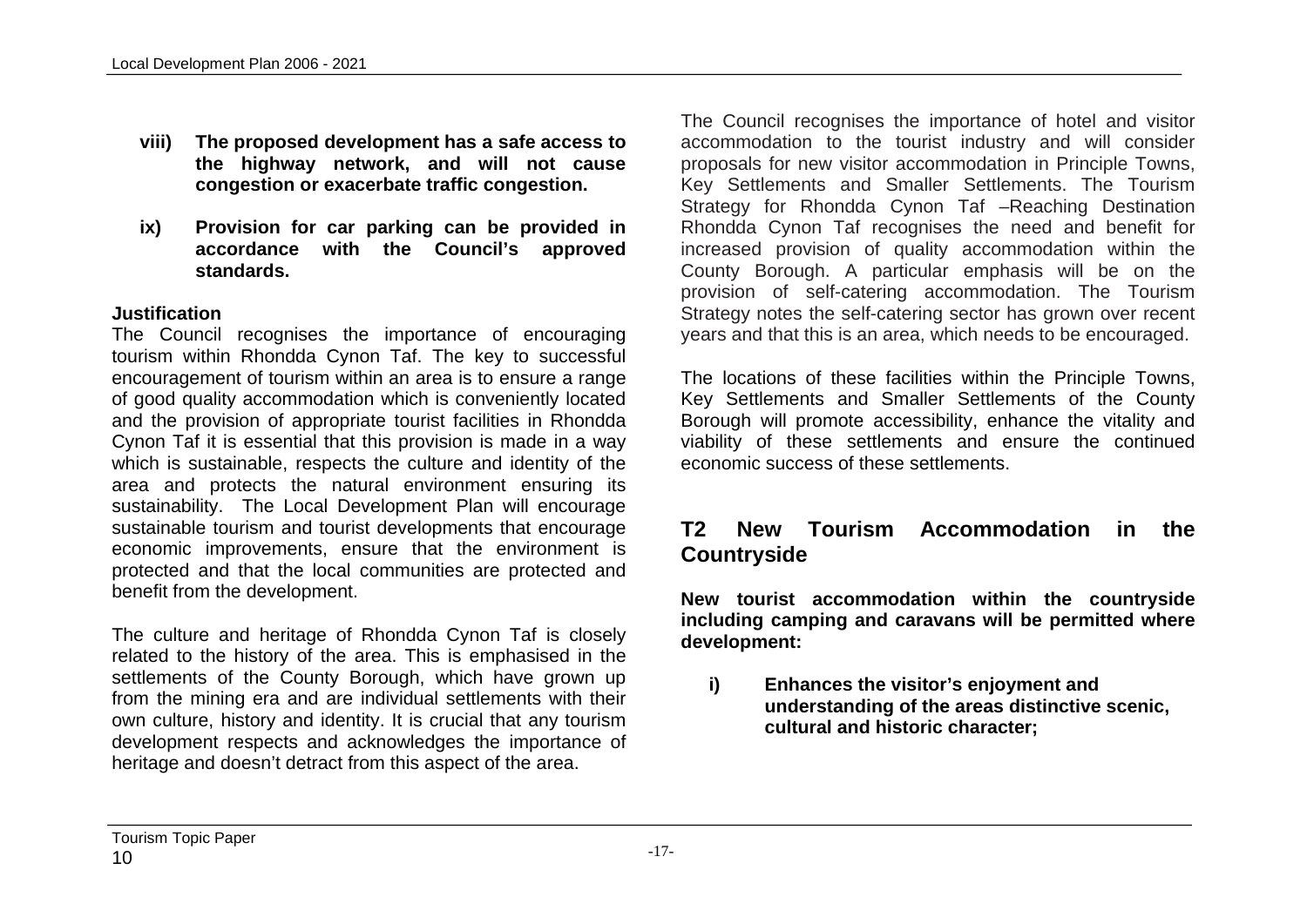- **ii) Enhances the quality of life for local communities by presenting an opportunity for local employment.**
- **iii) Respects, protects and enhances the quality of landscapes, and avoids the physical and visual degradation of the environment the natural environment and the biodiversity of the area in which it is located**
- **iv) The proposed development has a safe access to the highway network, and will not cause congestion or exacerbate traffic congestion.**
- **v) Provision for car parking can be provided in accordance with the Council's approved standards.**

#### *Justification*

Sustainable tourism is encouraged in the Countryside areas of Rhondda Cynon Taf. One of the main priorities for tourism development in these areas is to protect the natural environment in which the facilities are located. The countryside areas of the borough are characterised by the open nature and green appearance. The council recognises the need to protect this asset whilst still allowing for some rural diversification such as tourism.

Reaching destination Rhondda Cynon Taf the Council's Tourism Strategy (2007-2013) supports the provision of camping and caravan sites as one of its places to stay

challenges. There is provision of only one caravan and camping site within Rhondda Cynon Taf at Dare Valley Country Park in the Cynon Valley and this is often over capacity highlighting the need for some increased provision. The Heads of the Valleys Tourism Study (???) further supports the need for extra provision. This type of accommodation is particularly in demand by those undertaking short stays.

Policy T2 recognises the benefits of camping and caravans sites but seeks to control the nature of provision to ensure that the area which it is located is protected from any unacceptable harm.

TAN 13 supports the benefits of camping and caravan sites, which can support the existing facilities and communities in the area.

Caravans and camping will particularly be supported in Dare Valley Country Park.

The Council recognises the importance of hotel and visitor accommodation to the tourist industry and will consider proposals for the provision of hotels, guesthouses. Visitor accommodation on farms will be considered in accordance with Policy (TBA) Rural Diversification.

# **T3 Development of New Visitor Attractions**

**Land is allocated at the following locations for new visitor attractions:**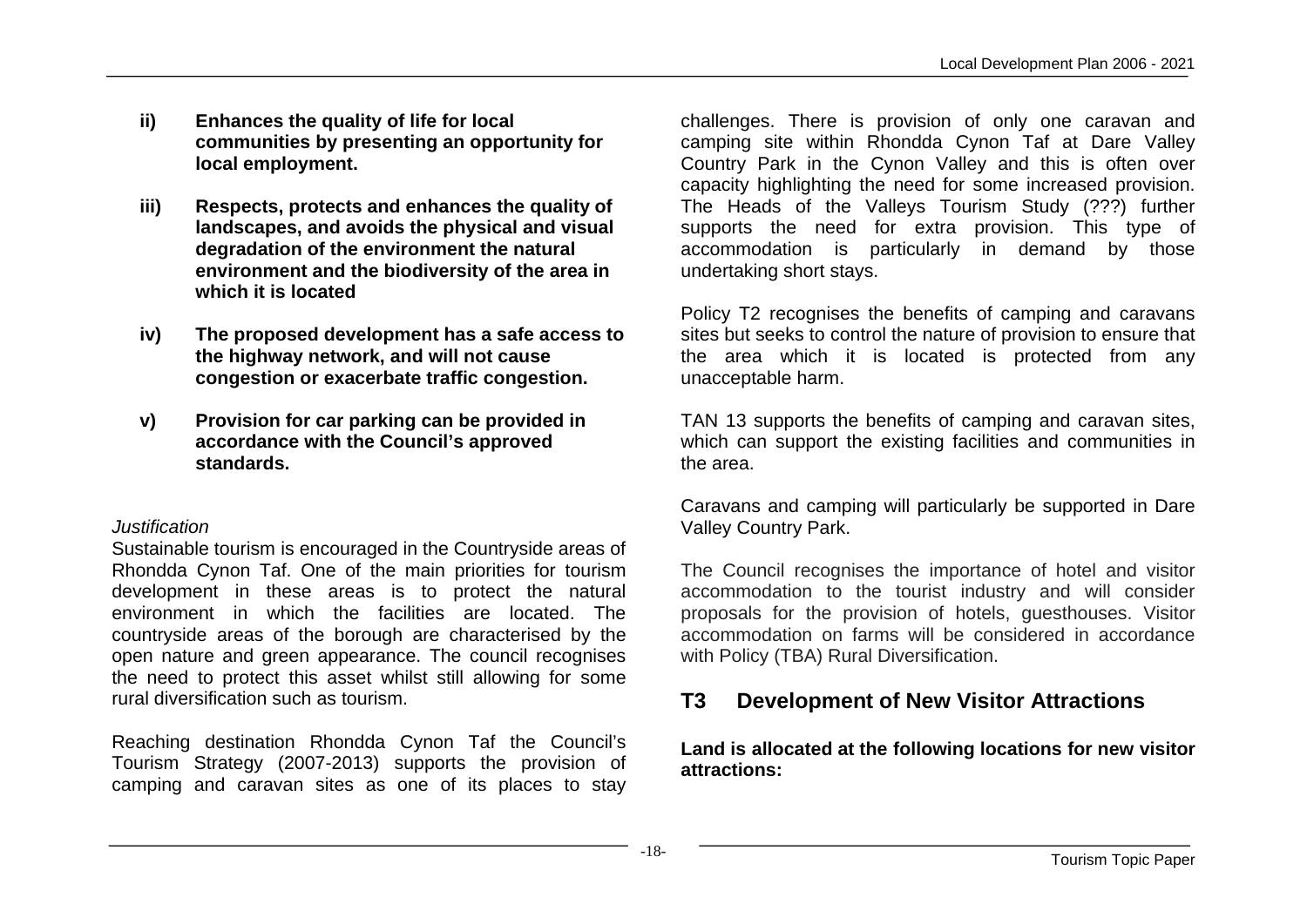- **a. Maerdy**
- **b. Aberdare**
- **c. Dragon Films Studios**

**Development proposals for new visitor attractions will be permitted where:**

- **i) Enhances range of visitor attractions**
- **ii) Enhance the visitors' enjoyment and understanding of the areas distinctive scenic, cultural and historic character.**
- **iii) Enhances the quality of life for local communities by presenting an opportunity for local employment**
- **iv) Compliments the scale, form and design of the proposed developments and does not adversely affect the character of the site or surrounding area.**
- **v) Accessible to local services by a range if modes of transport on foot or by cycle.**
- **vi) The proposed development has a safe access to the highway network and will not cause congestions or exacerbate traffic congestion.**
- **vii) Provision for car parking can be provided in accordance with the Council's approved standard.**

# **Northern Strategy Area Policy**

# **Introduction**

The Northern Strategy area is characterised by steep valleys with linear settlements made up of high-density development including residential and services. The Northern area has spectacular scenery and is limited by its steep valley sides. The geography of the area make it the ideal location for outdoor tourism uses including walking and cycling.

Tourism development within the Northern areas tends to be focused around the Cynon Valley area particularly within Aberdare. This is due to the facilities in the area and the excellent strategic location, which this area has in relation to the Brecon Beacons National Park and the Cynon Valley River Park. The Local Development Plan will build on this success and promote the development of tourism facilities throughout the whole of the Northern Strategy Area.

# **TN1 Existing Tourism Facilities**

**Development proposals will only be permitted in the following locations:**

- **i) Dare Valley Country Park**
- **ii) Rhondda Heritage Park**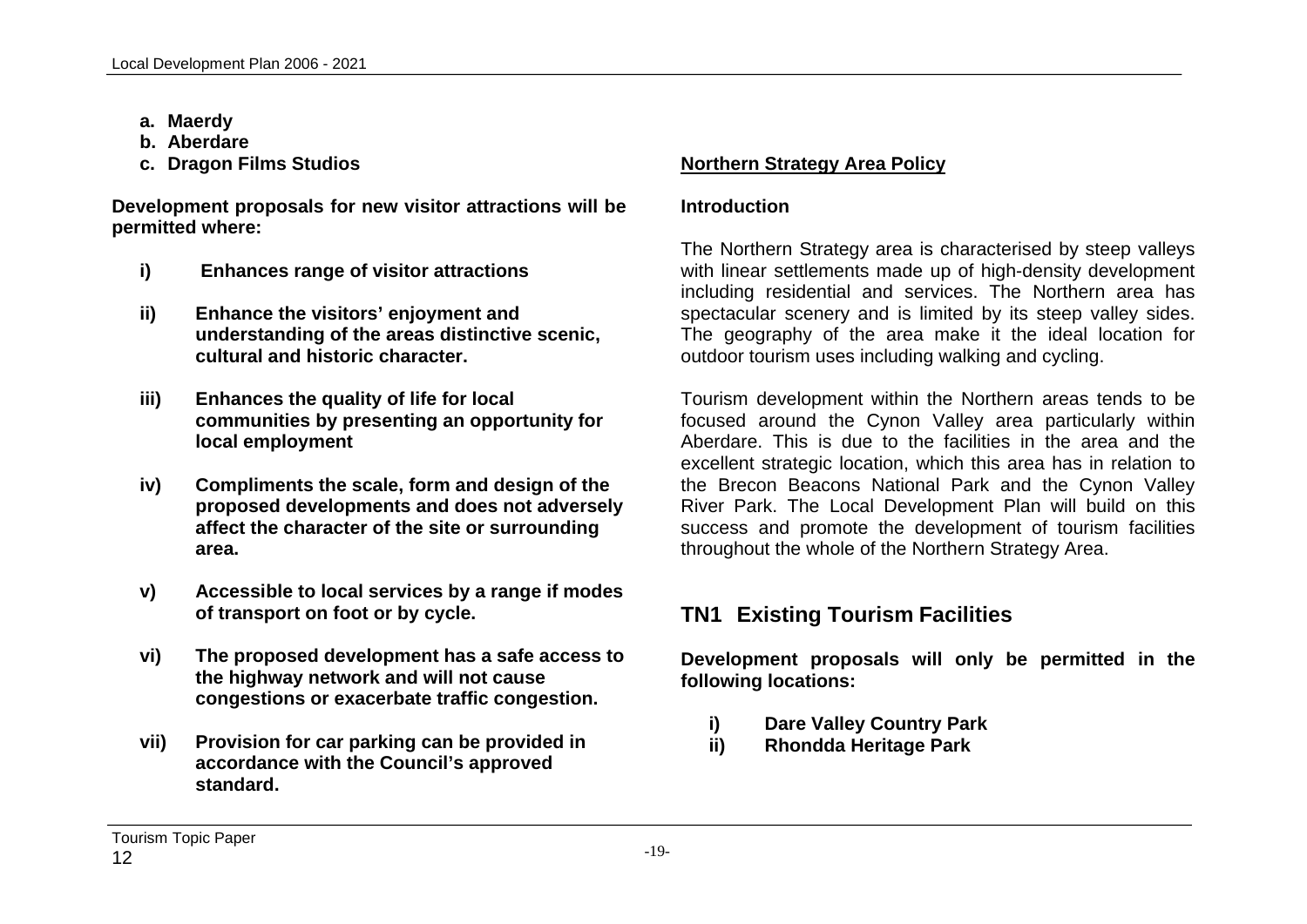# **Where it can be demonstrated that the proposal will either protect or enhance existing tourist provision.**

#### *Justification*

In order to increase visitor numbers to the Rhondda Cynon Taf region it is seen as crucial to consolidate the tourist attractions that are seen to have a sustainable future. By focusing investment on a fewer number of attractions improvements will have greater strength to aid improvement.

The Hyder tourism opportunities study (2007) identified that Dare Valley Country Park and Rhondda Heritage Park were viable tourism attractions, which could be enhanced and expended within the Borough.

The Rhondda Cynon Taf Tourism Strategy – Reaching destination Rhondda Cynon Taf (2007-2013) identifies these attractions well placed to promote specific tourism uses and states that one of its objectives is to support these key attractions. Rhondda Heritage Park is seen as a hub for history, heritage and genealogy. The strategy also identifies that this attraction is one of the most successful in the borough yielding approximately 50,000 visitors per annum.

The park is important due to its location, size and potential as the southern tourist gateway to the borough.

Rhondda Heritage Park is the principal tourist attraction located within Rhondda Cynon Taf and The Park has been nominated as an anchor point on the South Wales route of industrial heritage, part of the international European Route of Industrial Heritage. A recent strategy for the development and

operation of Rhondda Cynon Taf's tourist attractions identified a number of opportunities for enhancing the Park including:

- Upgrading the heritage material including investing in displays and the overall visitor experience
- Marketing entities separately, such as the Heritage Park and the Energy Park
- Grow the educational function of the attraction
- Widen the scope of heritage to include interpretation of heritage in its wider sense, including building heritage alongside mining for example.
- Opportunities have also been identified for the Park to develop its role as a centre for social history and genealogy research, linking the history of mining with the people and communities involved.

Although the Park currently offers a good level of tourism information and infrastructure, to fulfill its roll as a gateway the Park would benefit from enhanced visitor information to encourage and promote tourism opportunities throughout the Valleys and Heads of the Valleys area. The level of information should be consistent with other gateways, providing a good range of information and interpretive material about the site and the locality, accommodation including the use of online ICT facilities.

Dare Valley Country Park is located in the Cynon Valley and is seen by the Tourism strategy as a hub for outdoor activities.

The Heads of The Valleys Tourism Opportunities Study (2005) sees Dare Valley Country Park as being able to provide the opportunity to create a tourism gateway for the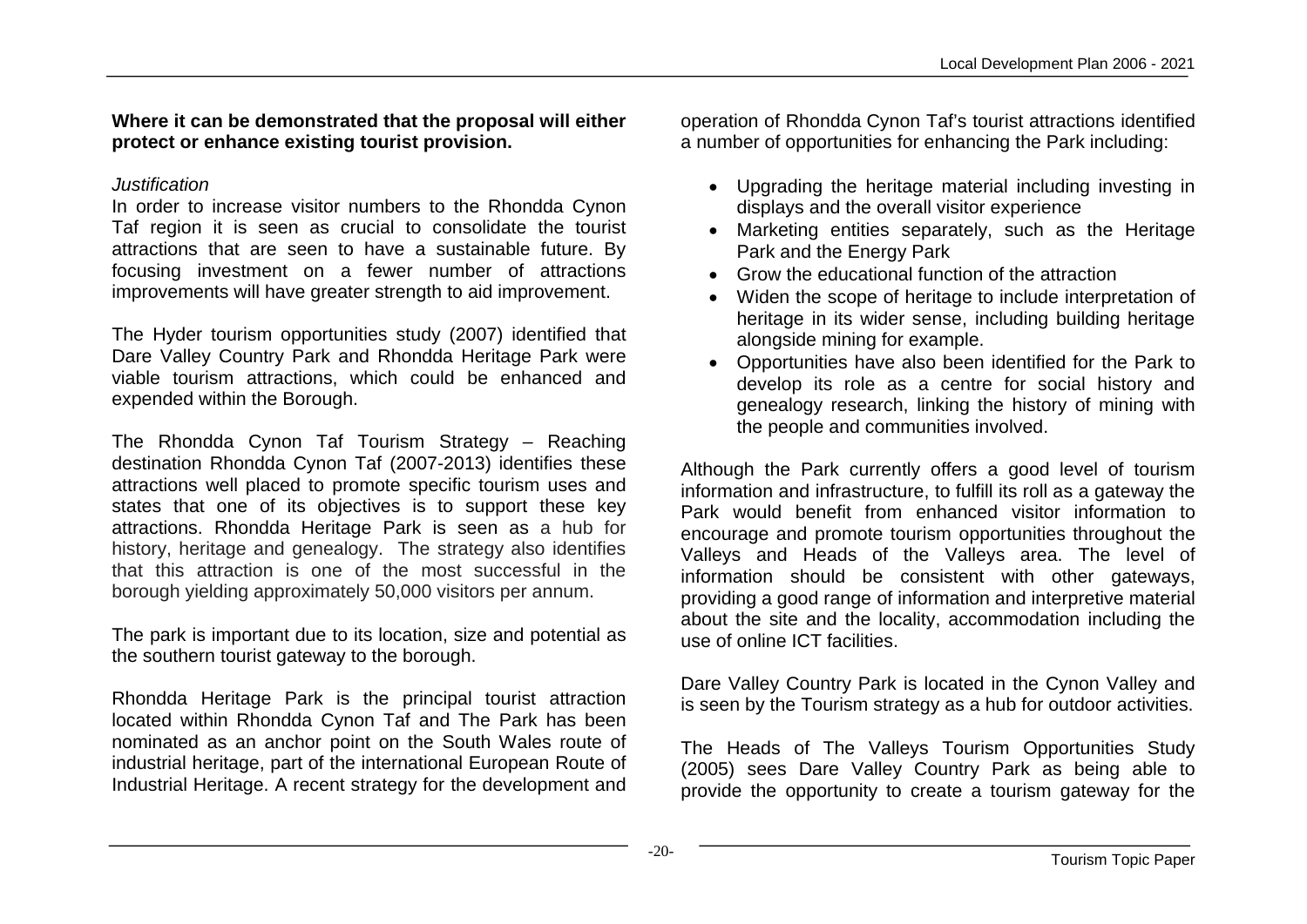promotion of the natural environment at the entrance to the Heads of the Valleys and RCT areas. The site already provides a good level of tourism services and infrastructure within a high quality natural environment and is the principal attraction for the north of RCT. To enhance the attraction as a tourism gateway the opportunity exists to:

- Establish a comprehensive management plan, encompassing infrastructure works, biodiversity management, recreation and interpretation.
- Enhanced Tourist Information Point including online facilities to provide information, interpretative and educational material about the location itself and features of interest within the surrounding area including local services and facilities (including accommodation and public transport), and recreational opportunities.
- Enhanced public toilet facilities and expansion of the car park area.
- Increased accommodation to include caravan / camping pitches.
- Establish evening activities within the park, aligned with them accommodation role. This may include linkages to activities within Aberdare Town Centre.
- Enhance wildlife watching as an important recreation activity and attraction as witnessed by the success of Peregrine Watch.

The Park also has a key role to play in promoting educational tourism linked to its environmental studies facilities. As a tourism gateway, the Park should also improve its links with Aberdare town centre through on site public transport links, information, signage and footpaths. An enhanced network of trails would improve links with the open countryside, country parks and amenity areas across the Heads of the Valleys and RCT as promoted by the proposed Valleys Regional Park concept.

# **TN2 Proposed New Tourism Facilities**

**Land will be allocated at the following locations for the development of sustainable tourism uses.**

**ii) Robertstown, Aberdare**

#### *Justification*

Proposed sites for tourism include the former Maerdy Colliery in the Rhondda Fach valley. This site due to its physical and landscape setting is seen as particularly well placed to host tourism activities. These include such events as grass boarding which has mass appeal from a wide area as only certain physical aspects of an area make it possible. A recent study commissioned on the site made reference to the possibility of eco- tourism and green tourism, which would allow for out door activities to take place but the site could also allow for education and information to be shared on such things as sustainability and renewable energy. Such a site with this unique selling point would act as a major tourist pull and would allow the settlement of Maerdy to benefit from increased spending and visitors to boost its economy.

Adventure tourism includes climbing, caving and pot holing, non-motorised water sports, diving, motorised land sports, air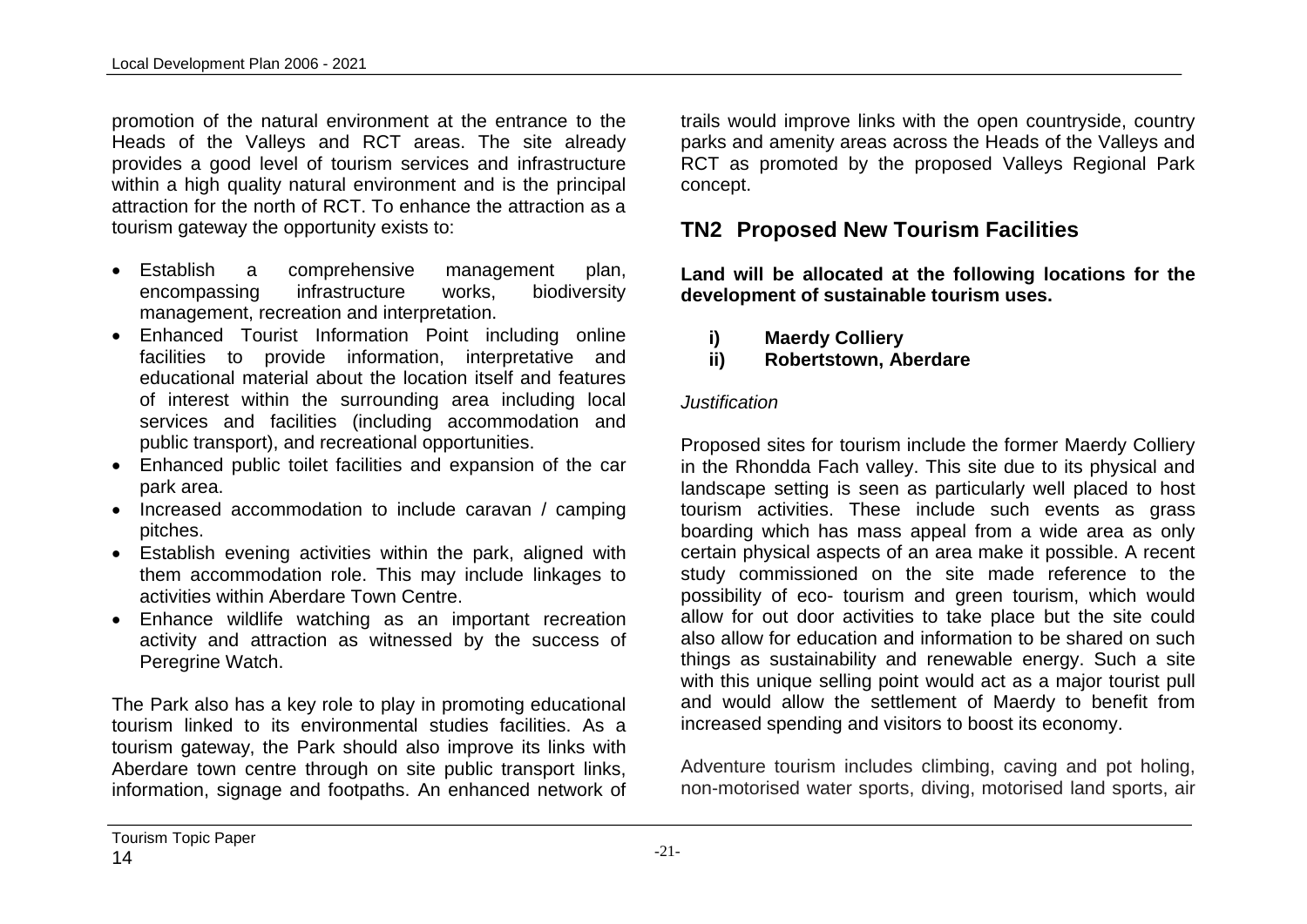sports, mountain biking, hill walking / trekking and other land based activities. Adventure tourism currently accounts for at least 1.25 million visits to Wales per year, and in the order of £180 million direct visitor spending. Anecdotal evidence suggests growth in this sector, particularly given facility development, improved access and better marketing and promotion. Rhondda Cynon Taf has 3 activity centres offering climbing, quad biking, shooting and other adventure activities.

The Rhondda Fach valley has been identified as an area with poor existing tourism attractions and infrastructure. The Maerdy Colliery is located at the northern end of the valley and the site presents a unique opportunity to enhance a reclaimed industrial landscape to create a visitor destination with a high quality natural environment and local heritage features. The Maerdy Colliery site is also of strategic importance since the site is a linking space between the Cynon and Rhondda Fawr valleys potentially connecting the settlements of Aberdare, Maerdy, Treherbert and Treorchy through countryside and recreational tourism activities. The site has been subject to a separate feasibility study, which examined the sites potential as a site for recreation, leisure and tourism. Opportunities for the site include:

- Enhancement in terms of its landscape and ecological quality and character;
- Potential for camping & caravan accommodation;
- Potential for a broad range of activities including water sports, fishing extreme sports e.g. mountain boarding;
- Linking into other sites and recreational routes and therefore maximizes the opportunities of attracting people from across RCT and beyond;
- Strongly interpreting the sites history, the cultural heritage of the locality and its landscape and wildlife qualities to locals and visitors; and
- Promoting tourism / education linked with a proposed wind farm development.

Aberdare town centre is one area of the Borough where tourist facilities, including visitor accommodation will be encouraged. This is because of the strategic position that Aberdare is situated. Locating development in Aberdare accords with the strategy, as it is a principle town, it is also lies at the cusp of the Brecon Beacons National Park allowing it to benefit from visitors at this location. Aberdare is also subject to a townscape heritage initiative, which is a regeneration scheme for the area. Encouraging tourism uses within this settlement will also support this regeneration initiative. Aberdare falls into the Heads of the Valleys study area and has been identified by the HOV Tourism opportunities study as being strategically well placed and recommends that Aberdare should be a tourist area it states that the town provides an important gateway for tourism in the Heads of the Valleys area and to the rest of the Borough. It recognises it heritage and environment and its accessibility. It has a range of facilities and suggests that the tourist facilities and accommodation are encouraged and improved in the area.

Proposals for new facilities will be considered in accordance with Policy T2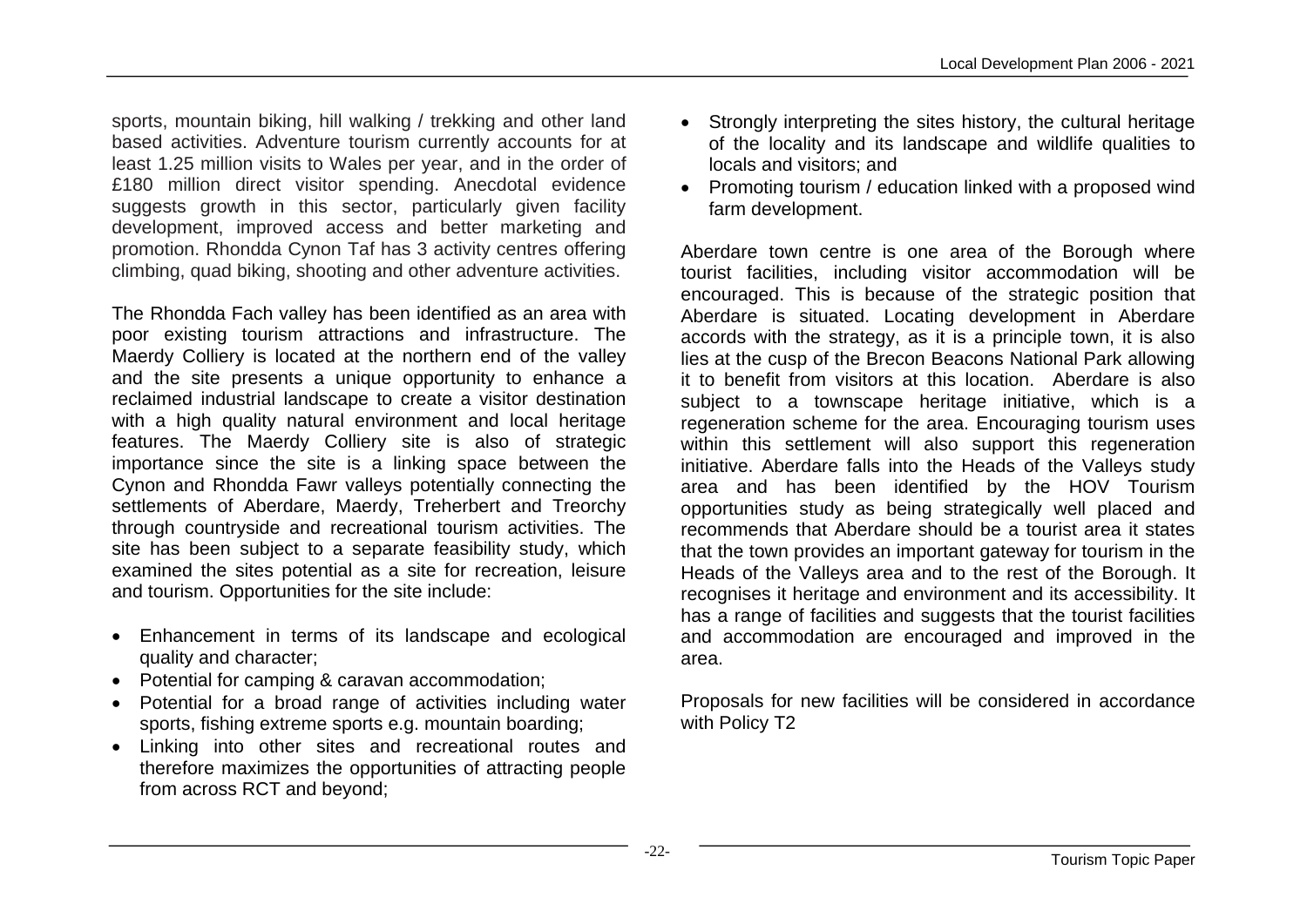## **Southern Strategy Area Policy**

#### **Introduction**

The Southern Strategy area is an area of extensively low lying, undulating land, which has allowed for the creation of nucleated settlement patterns and is characterised by open green field areas.

There is significant pressure to develop this area of the Borough as it possess much open undeveloped space. However the strategy aims to consolidated and protect the area whilst allowing it to maintain its prosperity. The location of the south, which has excellent communication links with Cardiff, and the wider SE region. This position makes it an excellent location for some tourist activities. There is a need however to strike a balance between these two needs.

In order to address these issues LDP policy will seek to ensure sustainable tourism growth within settlement of the south, which provide sustainable jobs and allow benefits for the communities in these areas and protect the countryside form urbanisation and incremental loss

# **TS1 Existing Tourist facilities**

**Development proposals will only be permitted in the following locations:**

**i) Ynysangharad Park** 

## **Where it can be demonstrated that the proposal will either protect or enhance existing tourist provision.**

#### *Justification*

In order to increase visitor numbers to the Rhondda Cynon Taf region it is seen as crucial to consolidate the tourist attractions that are seen to have a sustainable future. By focusing investment on a fewer number of attractions improvements will have greater strength to aid improvement.

The Hyder tourism opportunities study for the Heads of the Valleys area (2007) identified that Ynysangharad Park is a viable tourism attraction, which could be enhanced and expanded as a tourism site. It is identified as the hub for events and is promoted as such in the Rhondda Cynon Taf tourism strategy- reaching destination Rhondda Cynon Taf (2007-2013).

The park located in Pontypridd is already a successful hub for events. Such event includes 'the Full Ponty' which attracts people from the whole of Wales. Increasing the number and standard of events held in the park will attract visitors not just to these events but also to the wider borough through linked trips and marketing. There are also proposals to physically improve the park, which include bringing the lido back into public use. Events and festivals are an emergent giant in the competitive leisure & tourism arena. Increasingly public and voluntary organisations are teaming up with commercial operators, to deliver events for dual social & economic rewards. In Rhondda Cynon Taf, there is a proven track record for staging successful events, with over 100 different